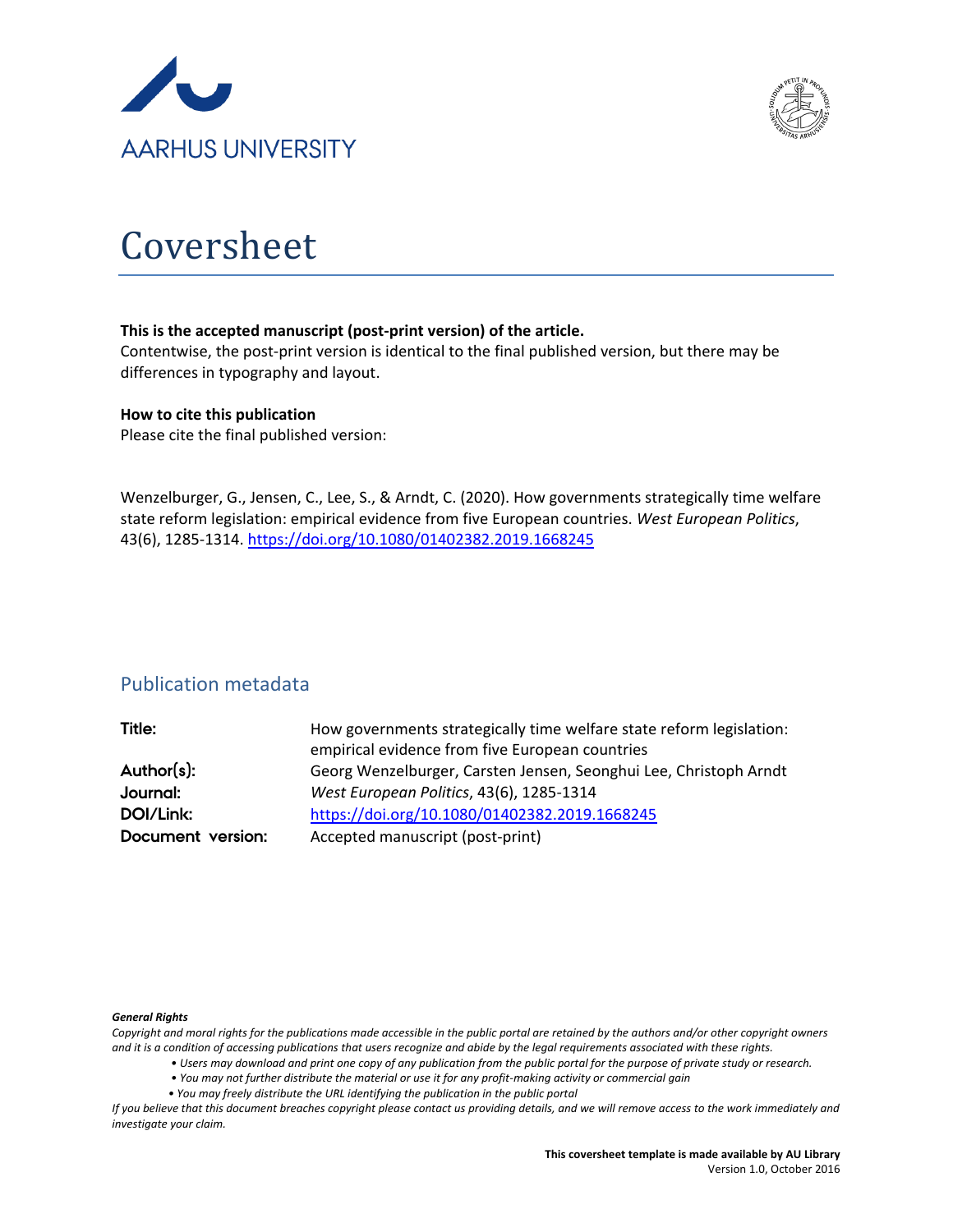# **How governments strategically time welfare state reforms**

**Empirical evidence from welfare state legislation in five European countries**

Georg Wenzelburger<sup>a</sup>, Carsten Jensen<sup>b</sup>, Seonghui Lee<sup>c</sup>, and Christoph Arndt<sup>e</sup> *a TU Kaiserslautern, bAarhus University, c University of Essex, c Aarhus University & University of Reading*

CONTACT: Georg Wenzelburger [georg.wenzelburger@sowi.uni-kl.de](mailto:georg.wenzelburger@sowi.uni-kl.de)

# **Abstract**

Building on studies on the political business cycle, the literature on welfare state retrenchment has argued that governments which cut the welfare state try to avoid blame by implementing painful measures in the beginning of the mandate and expanding benefits as elections approach. In contrast to this linear relationship, we argue that governments often feel pressured to fulfill (mostly expansionary) campaign promises during the first months in office. Consequently, cutting right away is not what should be expected. Instead, a more nuanced, u-shaped timing trajectory is probable with a period in the beginning characterized by both cuts and fulfillment of expansionary pledges, followed by a period of cutbacks, and finally an expansive phase toward the end of a mandate. We test this argument on a new original dataset of legislative changes in five European countries – Britain, Denmark, Finland, France, and Germany – during the last four decades.

**Keywords:** Electoral pledges; electioneering; political business cycle; welfare state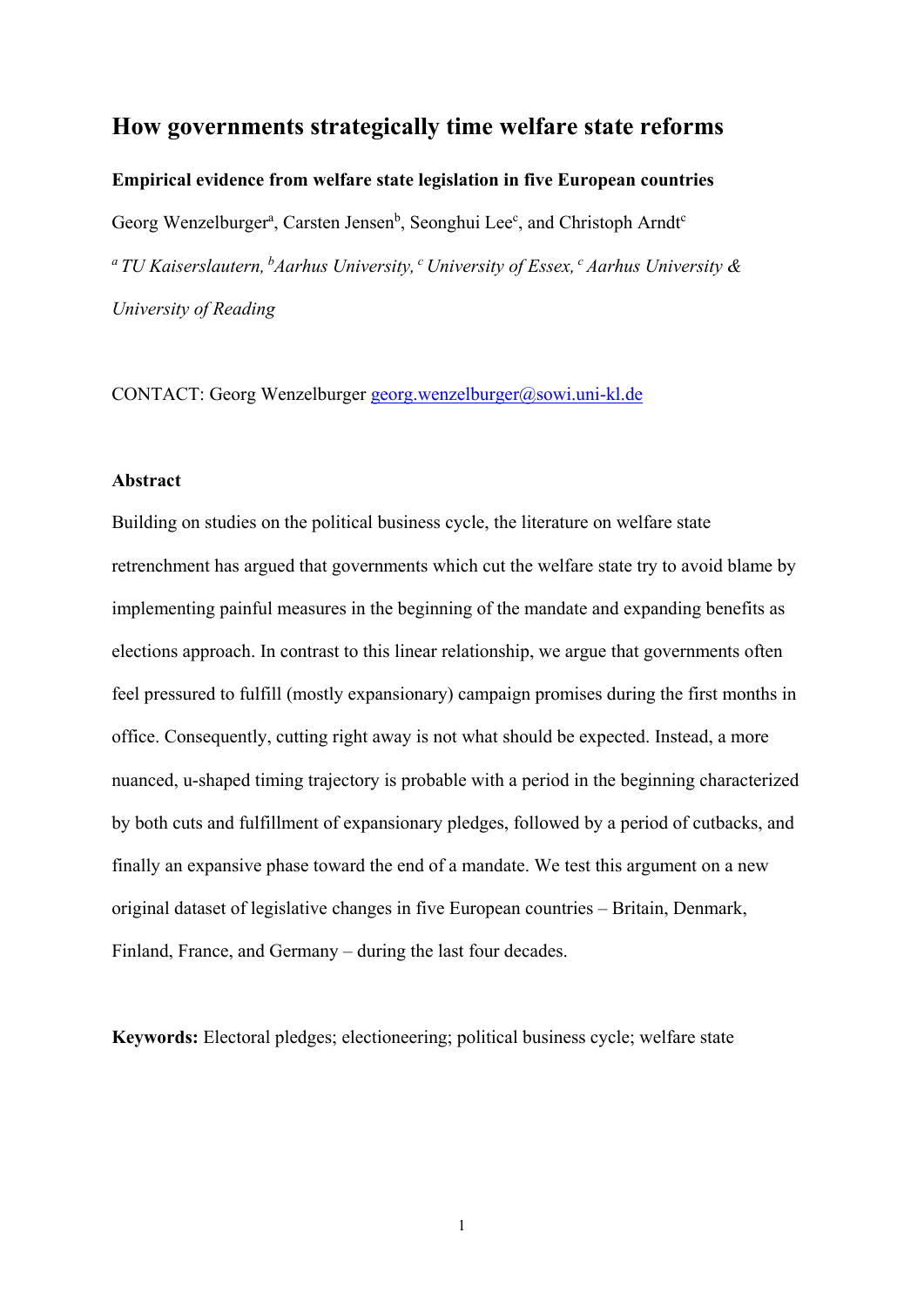#### **Introduction**

<u>.</u>

Following Paul Pierson's landmark study on the British and American welfare state reforms in the 1980s (Pierson 1994), research on welfare state retrenchment has argued that governments will resort to blame avoidance strategies in order to avoid electoral punishment if they cut back on social policies (for a recent overview, see Vis 2016). Since then, a plethora of studies has found a wide variety of blame avoidance strategies both in relation to how retrenchment is organized and how it is communicated (e.g. Hering 2008; Hinterleitner and Sager 2015; König 2016; Wenzelburger 2011). Following the notion of political business cycles (Nordhaus 1975; cf. de Haan and Klomp 2013 for a review), one of the most prominent organizational blame avoidance strategies identified by this literature is related to the strategic timing of welfare state cutbacks (Fernández 2012; Hübscher 2016; König and Wenzelburger 2017; Tepe and Vanhuysse 2010; Zohlnhöfer 2007). The underlying logic of this strategy is straightforward: Because the welfare state is very popular among the electorate (Brooks and Manza 2007), governments engaging in a cutting exercise have to do so right in the beginning of their mandate and not towards the end if they want to keep office. The reason is that voters are expected to have a recency bias and decaying memory, which is exploited by re-election motivated incumbents as they implement popular policies and fiscal stimulus at the end of the term and unpopular ones in the beginning (Healy and Lenz 2014; MacKuen et al. 1992; Shi and Svensson 2006).

However, while the empirical evidence for strategic timing of welfare state cutbacks has been found in both qualitative (König and Wenzelburger 2017; Wenzelburger 2011; Zohlnhöfer 2007) and quantitative studies (Fernandez 2012; Hübscher 2016; Hübscher and Sattler  $2017$  $2017$  $2017$ ,<sup>1</sup> the current literature suffers from two weaknesses. First, the theoretical

<span id="page-2-0"></span> $1$  The only study with more mitigated findings is the paper by Tepe and Vanhuysse, who find different effect sizes depending on their model specification and the operationalization of the timing variable (Tepe and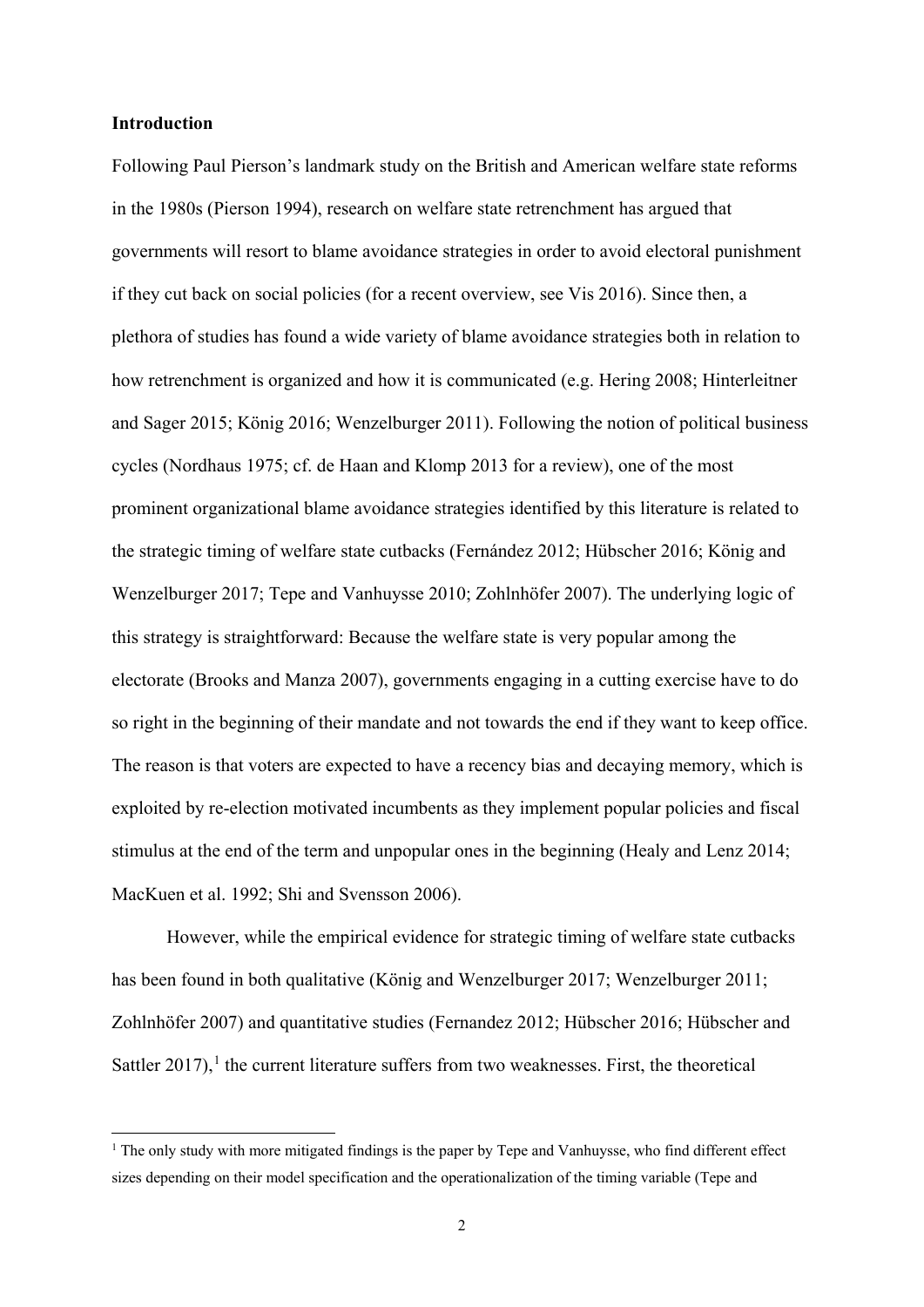argument neglects the fact that governments do not start their mandate from a scratch, but that they have promised certain policies to their voters. Hence, they are not free to time legislation, but have to weigh these considerations against the need to fulfill electoral pledges. Second, the measurement of the dependent variable is not entirely convincing, as most studies rely on spending data (which is known to be far from a good proxy for welfare state change, e.g., Clasen and Siegel 2007, Kühner 2007) or on legislative cutbacks only (Hübscher 2016; Hallerberg and Scartascini 2017; Strobl et al. 2019) thereby overlooking possible expansions.

On the first point, the finding that governments use the first months in office to curb the welfare state runs against the literature on electoral pledges which have found 1) that pledges are mostly fulfilled (Thomson et al. 2017*b*), 2) that pledge fulfillment is most probable in the first months in office (Duval and Pétry 2019), and 3) that pledges are mostly expansionary in nature – at least in the realm of the welfare state (Horn and Jensen 2017; Thomson and Costello 2016). These findings are also in line with mandate theory according to which parties to a large extent do fulfill what they have promised in the election campaign (although to varying degrees) (Budge et al. 2001; Klingemann et al. 2006; Klingemann et al. 1994). If we take these three findings seriously, governments should often face a trade-off in the first year of their new mandate because they have to choose between fulfilling expansionary welfare pledges or strategically cutting the welfare state. The reason simply is that voters' memory of pledges from the election campaign is still fresh in the first months of a government's mandate and fulfilling these promises will therefore lead to increased

<u>.</u>

Vanhuysse 2010: 1228–9). This is partly due to the fact that the authors cannot pinpoint whether a cutback occurred before or after the election date in an election year (which always takes the value of 0, see footnote 11 in their paper). Our approach using monthly data does not suffer from this problem.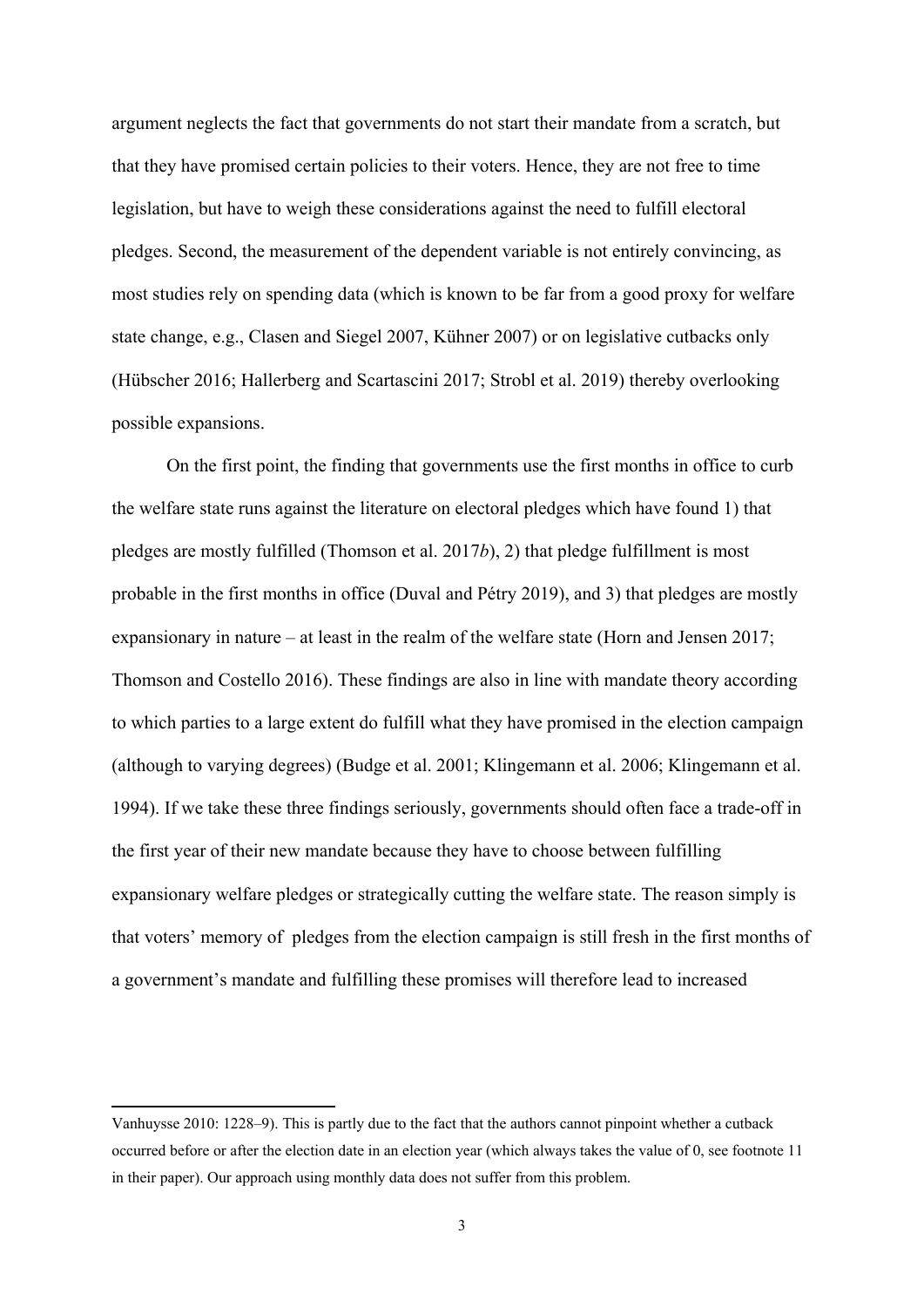credibility for the government and improves the image of the parties – something which is less likely four years down the electoral term.

Bringing together the literature on welfare pledges and strategic timing, the present article investigates the resulting timing pattern empirically. Rather than testing (once more) the simple linear model which expects governments to cut much in the beginning and less as time goes by, our approach is open to the possibility that governments are pressured to do both things at the same time. In this scenario, governments still adopt cutbacks more in the beginning than in the end of the election period, but only after having introduced legislation in line with their party manifesto right in the first months of their mandate. Hence, for the case of expansionary pledges, our theoretical expectation leads to a mixed picture in the very beginning of a mandate, followed by a cutting period and a more expansionary stance toward the end of a government's term, i.e. a U-shaped relationship (H1). If a government instead pledges to shrink the welfare state, we expect the well-known linear pattern (H2).

On the second point, this paper uses a new and more appropriate measure of welfare state change. We test our argument on a new data-set which is based on our original coding of a total of 1582 legislative changes in pension and unemployment policies between the early 1970s and 2014 in five industrialized countries – Denmark, Finland, France, Germany and the United Kingdom. This 'Welfare State Reform Dataset' (WSRD) enables us to overcome two weaknesses of existing studies. First, we can account for instances when expansionary measures and cutbacks are implemented at the same time, whereas most existing studies on strategic timing look at cutbacks or fiscal consolidation only.<sup>[2](#page-4-0)</sup> Accounting for changes in both directions is important because we know from case studies that welfare

<u>.</u>

<span id="page-4-0"></span><sup>2</sup> The works of Armingeon and Giger (2008), Giger and Nelson (2011), and Schumacher et al. (2013), for instance, code cutbacks as '1' and status quo and expansions as '0'. When both status quo and expansion are coded together as '0', years (or election cycles) without any reforms are treated as identical to years (or election cycles) with expansions, making it impossible to assess the independent effect of expansions.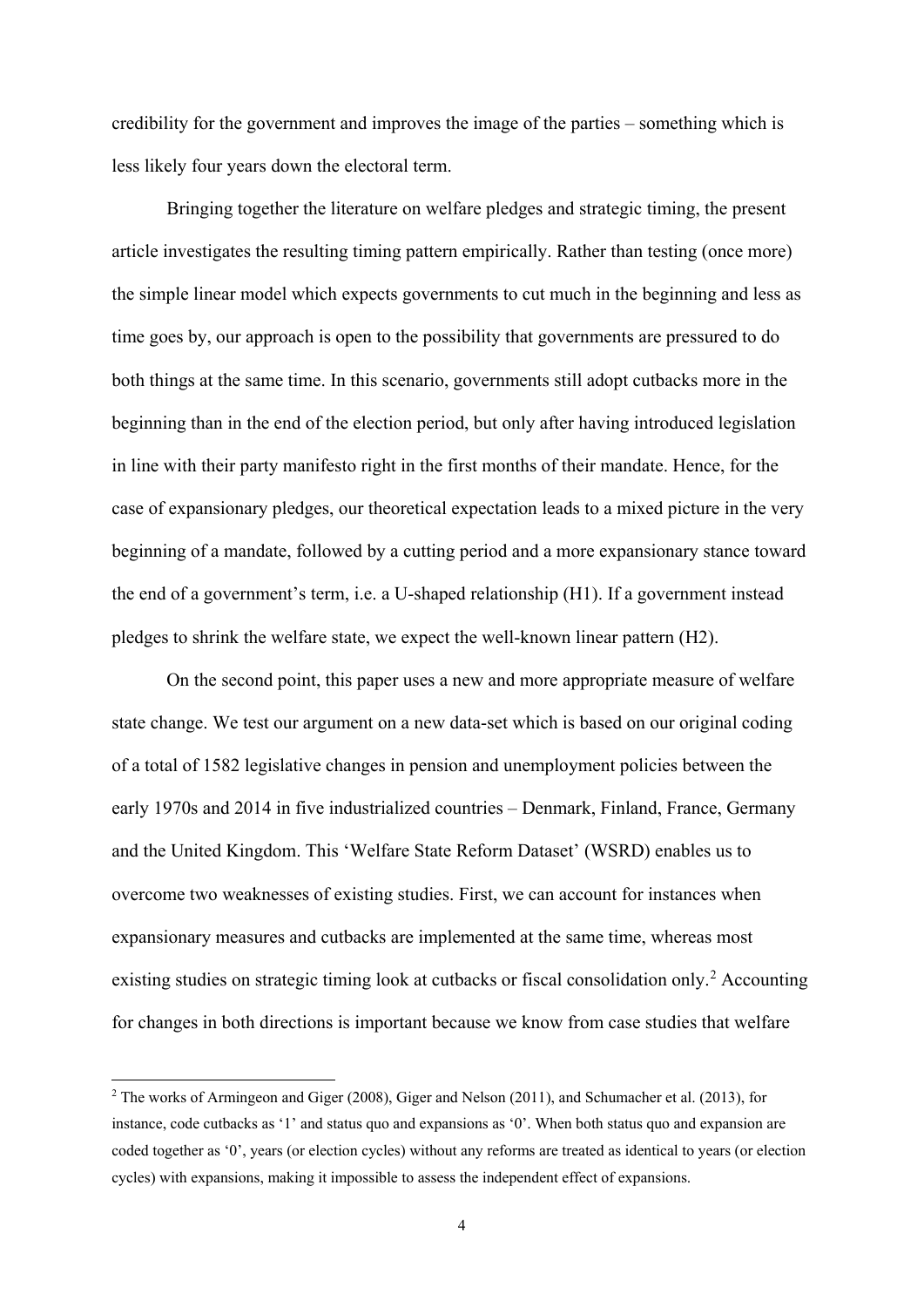state reforms are often characterized by a mix of different measures that involve cutbacks *and* expansions (partly in order to 'throw good money after bad' (Weaver 1986: 385)). Second, the new dataset on legislation enables us to look beyond aggregate spending data as a proxy for welfare state or fiscal policy changes – which is the measure usually used in political business cycle (PBC) studies. This is an advantage in respect to existing work because it is conceivable that legislation is much easier to be 'timed' by governments than spending.<sup>[3](#page-5-0)</sup>

Evidence from the analysis of our original dataset on the welfare legislations in the five countries supports our theoretical claims. Our findings suggest that, indeed, governments that promise to expand the welfare state do not start to cut the welfare state right in the beginning of their mandate – a behavior that results in the expected U-shaped trajectory over time. In contrast, the linear relationship can be found in cases of negative welfare pledges.

In the following section, we review the existing literature on the timing of welfare state cutbacks, and present our theoretical argument and testable hypotheses. After having discussed data and methods, the results of the empirical analysis are presented. A final section summarizes the results and concludes.

#### **Theory**

<u>.</u>

# *Timing welfare state change: The basic logic of 'strategic timing'*

The idea that governments time welfare state changes strategically in order to maximize votes at the next election has been developed as a response to Paul Pierson's claim that welfare state cutbacks carry electoral risks and are therefore unlikely unless governments use blame

<span id="page-5-0"></span><sup>&</sup>lt;sup>3</sup> Admittedly, legislation also has to pass the legislative process, which may take some time; but politicians who care about their re-election might know these delays and will therefore already include this in their calculation of when the proposal has to be adopted. In any case, government spending is much more difficult to time because it is not only affected by the delays of legislative processes, but also by many other factors, such as demand for benefits (e.g. because of rising unemployment or population ageing), economic growth, or the possibility to actually spend the money that is allocated in a budget.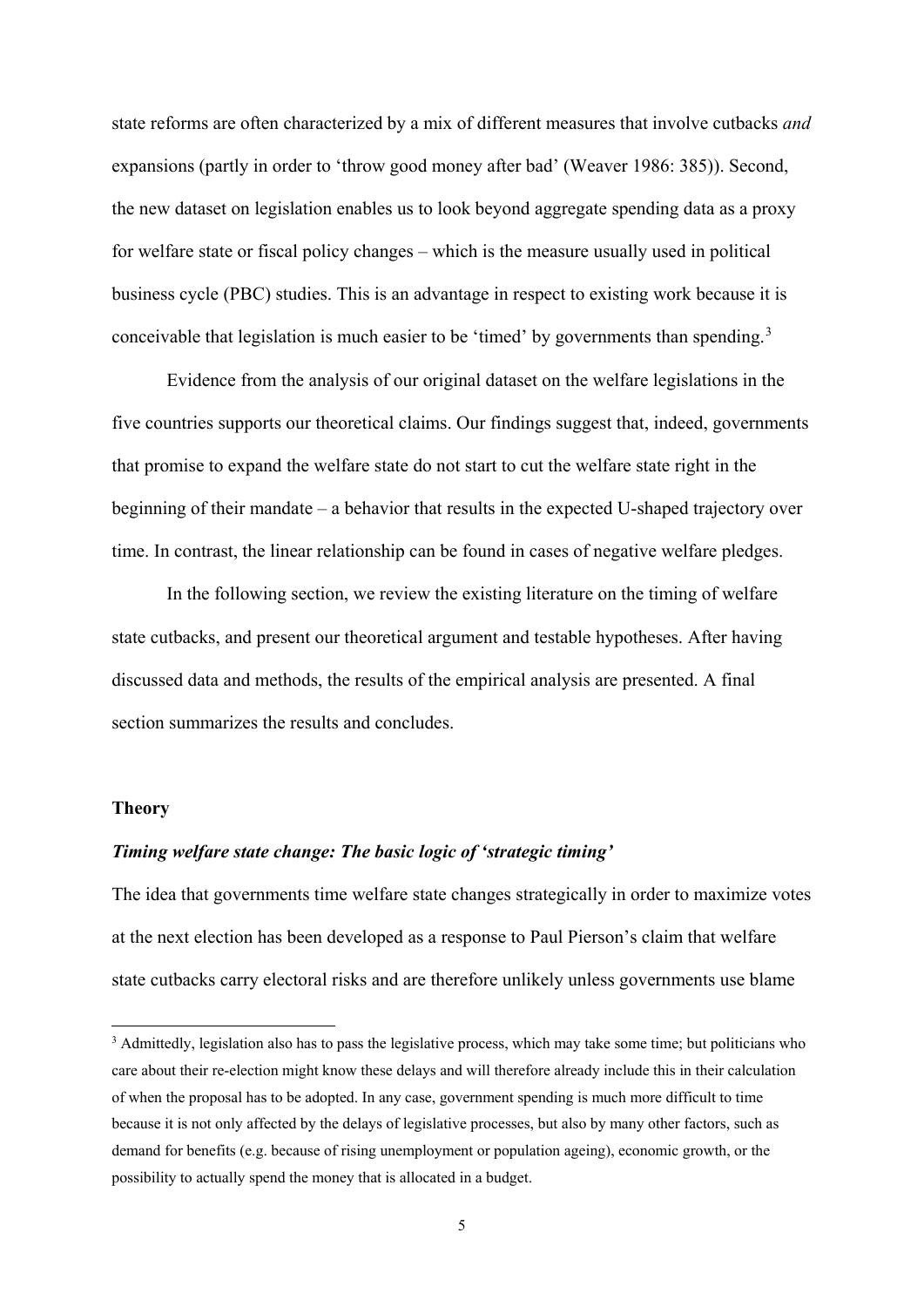avoidance strategies to prevent electoral punishment (Pierson 1996: 156). In the years after Pierson's landmark study, welfare state scholars have found a huge variety of such blame avoidance strategies (König and Wenzelburger 2014; Vis 2016). These strategies can be classified in two types: Strategic organization, which means that governments organize cuts in a way that does not endanger re-election, and strategic communication which relates to how cuts are framed in the governmental rhetoric (Wenzelburger 2011). Strategic timing clearly falls into the category of strategic organization and follows the basic logic that governments will try to generate a political business cycle, i.e. implement the painful cutbacks of benefits as early as possible in their mandate and expand the welfare state toward the end of the mandate.

The reason for why governments frontload cutbacks and become more generous the closer it gets to the next election is the voters' 'recency bias' when it comes to rewarding or punishing incumbents for their past policy record (Nordhaus 1975). This recency bias comes in several versions, all of which underpin the incentive for governments to time their policies strategically. MacKuen et al. (1992) find, for instance, that the most recent economic events have the greatest impact on evaluating the incumbent, because recent events serve as a proxy for the incumbent's future actions and the electorate's welfare. In a similar fashion, Healy and Lenz (2014) argue that voters have cognitive and time constraints and therefore rely on information that is easier to recall and gather. Moreover, they also discount past policy records. Voters thus substitute the 'the end for the whole' (Healy and Lenz 2014: 33) and rely disproportionally on the last year in office (respectively take the last year as heuristic) when evaluating incumbents' policy records. This might lead to biased decisions and distorted electoral accountability. Accordingly, Shi and Svensson (2006) argue that politicians may behave opportunistically and exploit that some voters remain uninformed and rely on heuristics. They further argue that the greater the number of voters who fail to identify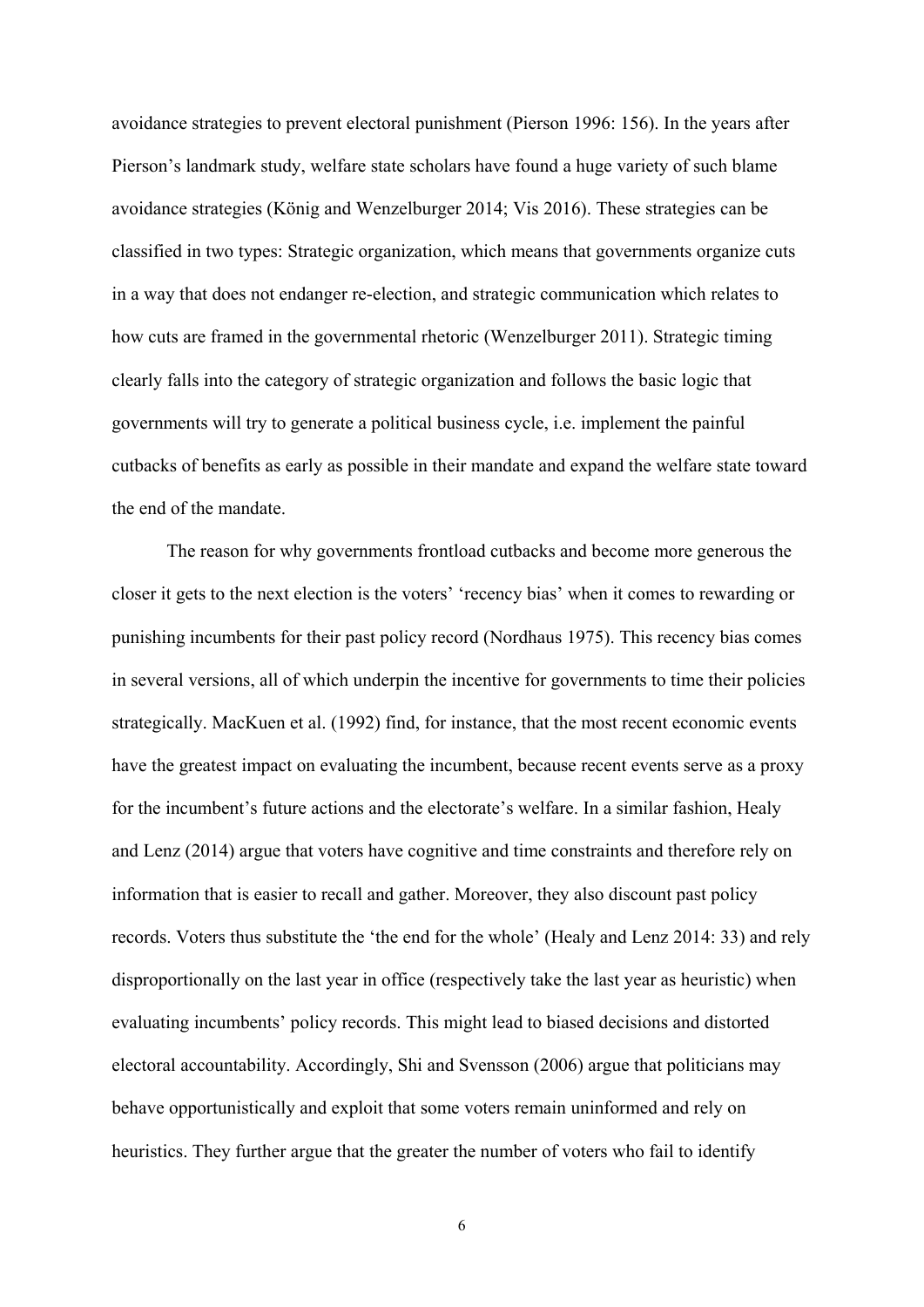election-motivated fiscal policy manipulations, the higher the incentive for incumbents to increase expenditures before an election. Based on this literature, we therefore expect that reelection seeking governments should exploit the recency bias and time cutbacks in the early phase of their mandate, while they become more generous towards the end of the term where voters really approve what has been done for them.

Applying these arguments to budget consolidation, Zohlnhöfer's analysis of fiscal adjustment illustrates how different governments in the UK, the Netherlands, and Germany have used this tool (Zohlnhöfer 2007). Several other case studies have also delivered empirical evidence of such patterns (König and Wenzelburger 2017; Wenzelburger 2011). On the quantitative side, too, studies by Hübscher (Hübscher 2016; Hübscher and Sattler 2017), Tepe and Vanhuysse (2010), and Fernández (2012) point to similar timing patterns. In terms of data, most of these studies are based on regression models and either public spending or measures of austerity programs as collected by the IMF (Devries et al. 2011), whereas expansions as well as the balance between both expansions and cutbacks is mostly ignored.

At the same time, however, the literature on blame avoidance strategies has come under some attack recently for not testing its basic precondition that welfare state cutbacks are indeed electorally risky. Several studies have shown that welfare state retrenchment is not always suicidal for governments and that the degree of punishment varies largely upon, for instance, on the overall situation of the economy (Giger and Nelson 2013) or the partisan composition of the government (Schumacher et al. 2013).

Should governments therefore abstain from strategic timing? In fact, evidence from the case study literature suggests that blame avoidance is still highly relevant, even though cutting the welfare state may actually be less risky than previously thought. From elite interviews, it is obvious that the perceived risk of being punished for welfare state retrenchment is widespread among politicians (Klitgaard and Elmelund-Præstekær 2014;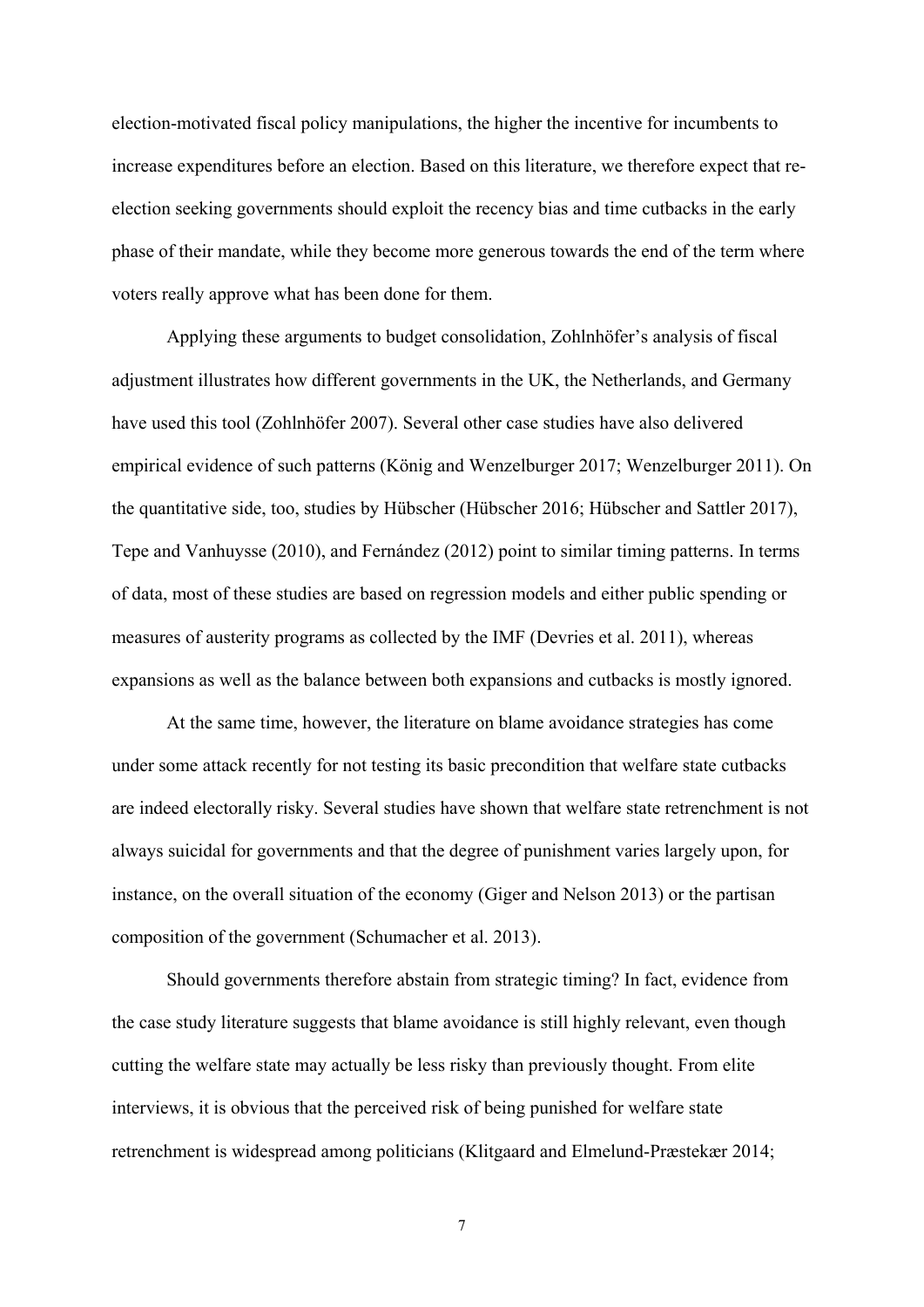Wenzelburger 2014). Similarly, research on other areas of unpopular policies, such as foreign military interventions involving casualties, point to a massive misperception of public opinion by the political elite (Gelpi et al. 2009). Therefore, it is highly probable that the question of how to strategically time welfare state cutbacks is still an issue when a government plans to retrench social policies. What follows from these two bodies of literature – the studies on the timing of welfare cutbacks and the analyses of political business cycles (PBC) pointing to recency bias – is therefore a very clear expectation for the strategic timing of cutbacks and expansions to the welfare states that assumes a linear trajectory: *Governments will adopt cutbacks early in the electoral term and expansions toward the end of their mandate (strategic timing expectation)*.

# *Complicating the issue: Fulfilling electoral pledges on the welfare state*

However, the political game is more complicated than the basic logic of early cuts and late expansions suggests. Several points complicate the issue. First of all, policy changes only seldom consist of cutbacks or expansions *only*. Given the highly sophisticated nature of modern welfare states, it is probable that reforms change many instruments at the same time resulting in expansions and reductions of generosity at the same time. In fact, studies have even shown that complementing overall cutbacks with expansion for some groups is even a common pattern used by governments when retrenching social policies (Bonoli 2012; Häusermann 2010; Jensen et al. 2017) ('division' and 'compensation' according to Pierson (1994: 19)). It seems therefore more reasonable to use the net change of the status quo, instead of using only one side of the picture (namely cutbacks *or* expansions only), to assess whether strategic timing occurs.<sup>[4](#page-8-0)</sup>

<u>.</u>

<span id="page-8-0"></span><sup>&</sup>lt;sup>4</sup> By 'net change', we refer to the overall direction of changes in welfare legislations made by a government in a given period. For example, if there were more expansionary changes than cutbacks, the net change would be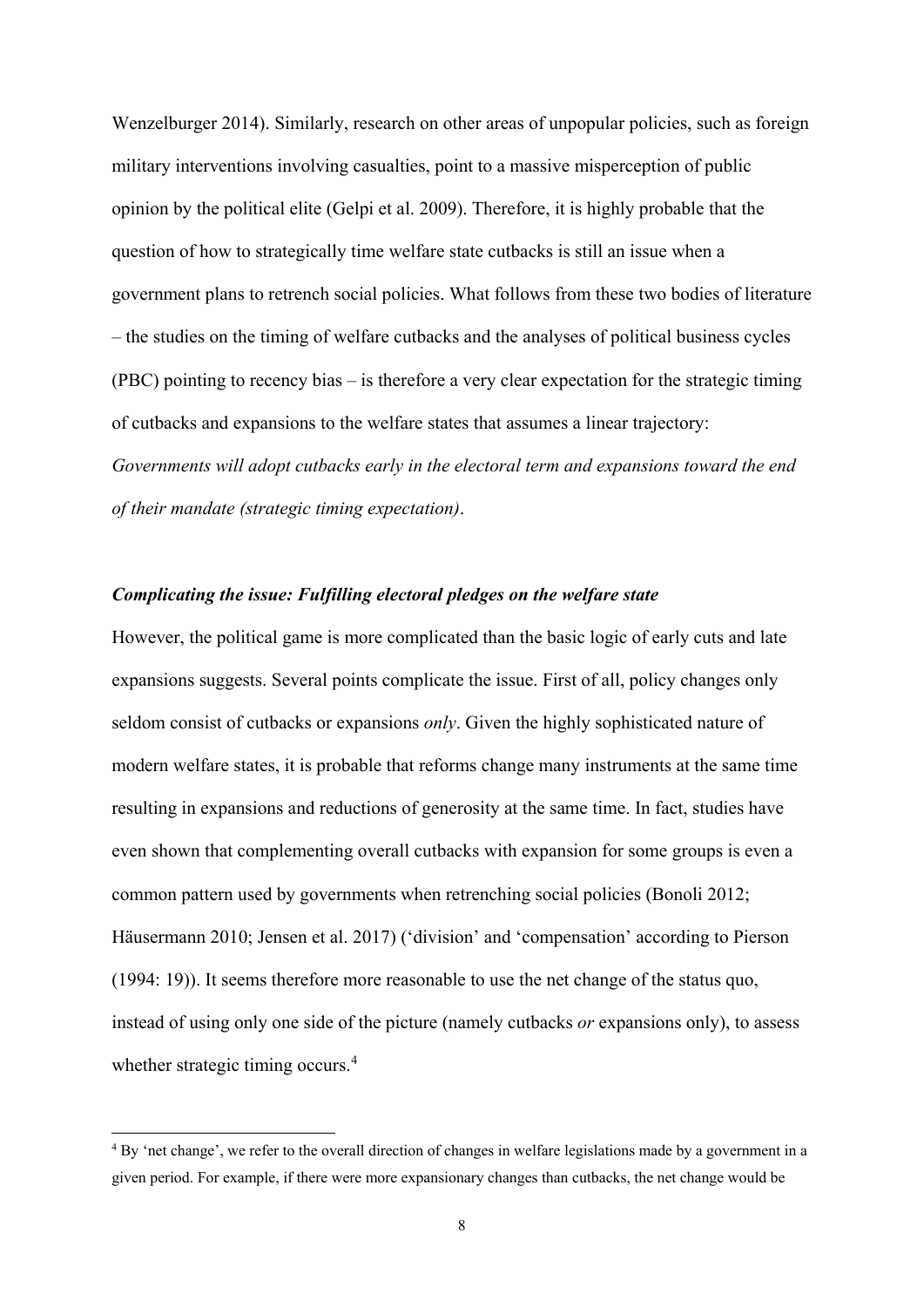Second, and more importantly on a theoretical level, a new government mandate only rarely starts from nowhere. Instead, it has to deal with the pledges from the election manifesto. Indeed, mandate theory has repeatedly shown that, on average, governments do what they announce to do in their election manifestos (Budge and Hofferbert 1990; Hofferbert and Budge 1992; Klingemann et al. 1994; Klingemann et al. 2006). A recent comparative study based on an extensive coding of electoral pledges and their fulfillment (fully, or partially) also clearly corroborates this expectation (Thomson et al. 2017*b*). In the case of welfare pledges, it has been shown that parties mostly keep their welfare promises (Horn and Jensen 2017).

Moreover, and thirdly, we know from the welfare state literature and studies on electoral pledges, that most governments tend to promise expansionary politics. Thomson and Costello (2016) show, based on a handcoded material from Ireland, that expansionary pledges are most common. Similarly, the pledge data collected by Thomson et al. (2017*a*) in 12 countries also supports this result: The authors coded 3,373 pledges to increase spending or policy programs and a bare 364 instances where a pledge referred to a cut in spending or programs. Hence, we should expect parties to pledge expansions much more than cutbacks.

Finally, fourthly, we know not only *that* pledges matter, but also *when* pledges matter most to governments, namely in the very first months of the mandate – commonly discussed as the 'honeymoon period' or the 'first hundred days' (Dominguez 2005). This seems to be the period in which newly elected governments try to adopt the promised policy changes in order to signal to the voters that they live up to the campaign pledges (Huber 1996). Several case studies have pointed out the importance of the first 100 days (e.g. on Obama in the US: Coglianese 2009; on Mitterrand in France: Smith 1990). And a recent study on Canada, based

<u>.</u>

expansionary and this overall net position, rather than the sheer extent cutbacks *or* expansions, would inform the voters the general image of the government (on the matter of welfare policies).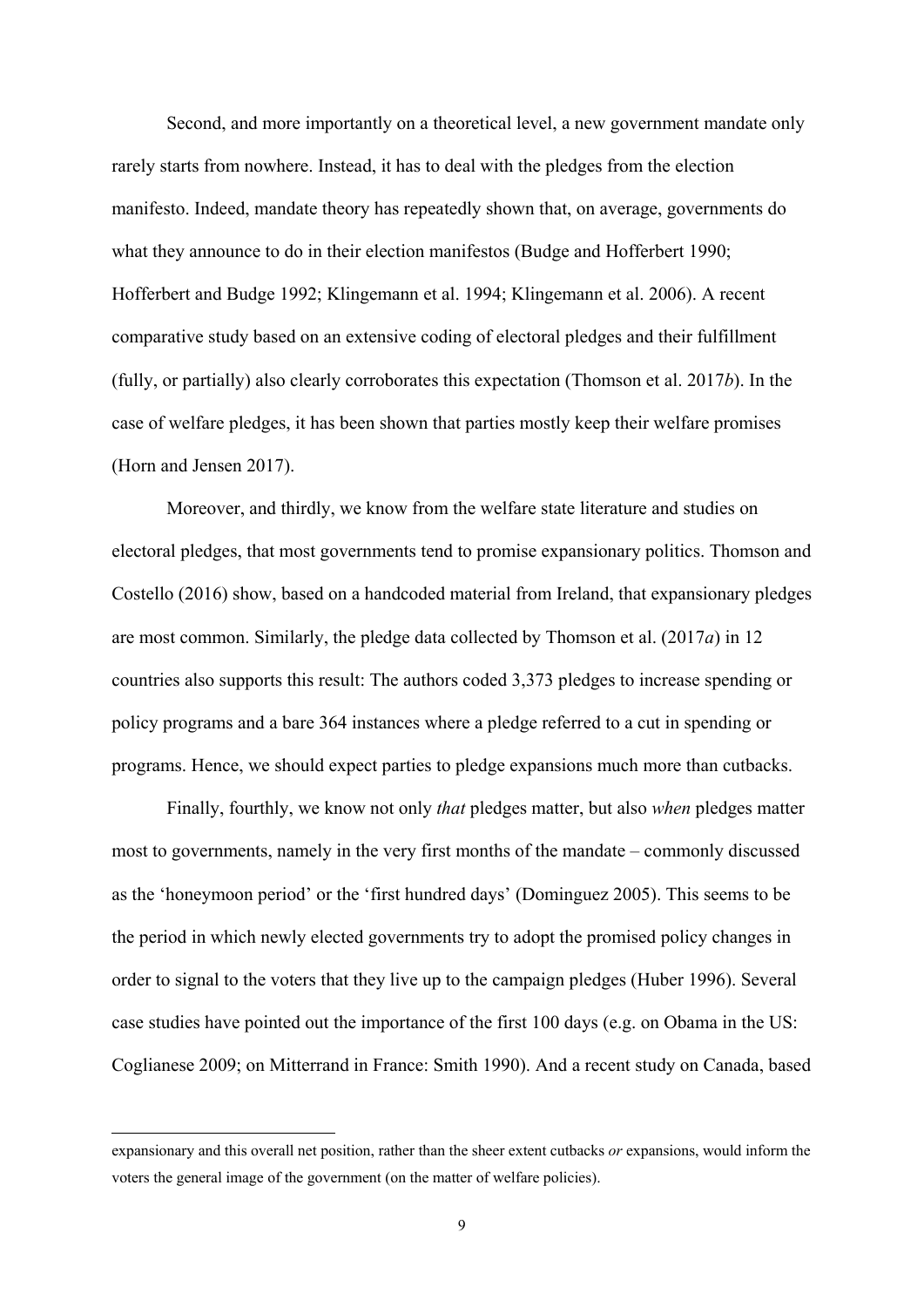on manually coded data about fulfilled pledges, has also found that 'if the government does not enact pledges within the first half of its mandate, the probability of these pledges ever being fulfilled drops drastically' (Duval and Pétry 2019).

Why should this be the case? Arguably, incoming governments do their best to keep their pledges because not doing so can rub off on the public's view of the government's trustworthiness and likeability (Schedler 1998). This logic builds on work by Lodge et al. (1989), McGraw et al. (1990), and Lodge et al. (1995), showing how voters' evaluating of candidates and parties is affected by an impression-based 'running tally'. Voters can often not recall all relevant information from memory (especially if it dates back in time), but instead draw on their running tally when deciding if they like a politician (or a government) and want to vote for her. Based on this, our assumption is that breaking a pledge creates negative feelings towards an incumbent, while simply implementing the same policy without first having to break a pledge does not. Making an explicit promise to expand the welfare state and then retrenching it, is worse than just retrenching it. Doing so implies that (welfaresupporting) voters not only consider the incumbent misaligned with their policy position, but also as untrustworthy – a characteristic that can be very damaging for future vote intention. As studies have shown, trust can be seen as a heuristic (Rudolph 2017; Hetherington 2005) that increases the probability of citizens to vote for the incumbent (Hooghe 2018).

Hence, although most voters may not recall whether a specific pledge had been implemented at election day, breaking pledges at the early stage of an election cycle will have negative downstream consequences because it alters voters' trustworthiness of the government. What is more, the negative impact on trust should be highest 1) when voters can still remember campaign pledges well and 2) when they expect that the government has most leeway to adopt pledges. In other words, when voters have a fresh memory about what government party has promised a couple of months before, fulfilling pledges will boost the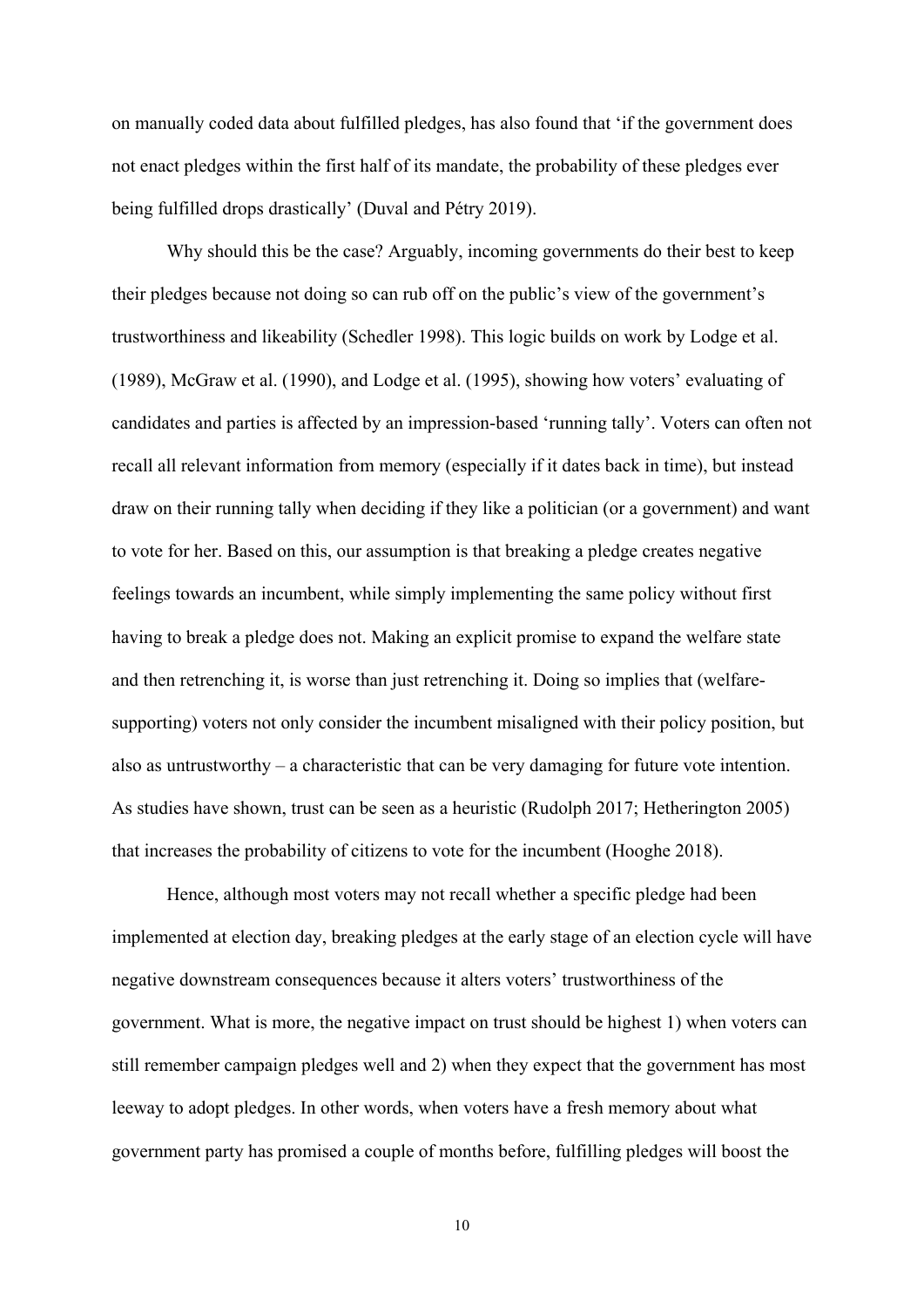credibility of the party and breaking them will lead to a drop in trustworthiness. This is much less the case toward the end of a government's mandate when voters may not recall what has actually been said five years before. Evidence on beneficial policies, that may resemble fulfilled pledges, show that such positive evaluations can last longer than the voting literature usually acknowledges (Bechtel and Hainmueller 2011). These two considerations explain why the first 100 days are often used in the media to establish to what extent pledges had been fulfilled and also explain the finding by Duval and Pétry (2019) why the chance to fulfill pledges is highest during the first years of a government's mandate. From this follows a clear expectation on the timing of pledge fulfillment: *Governments fulfill welfare pledges during the first months of a mandate* (*welfare pledge expectation*).

# *The pattern of welfare state legislation change over the time of a mandate: A U-shaped relationship*

If our theoretical expectations above are true, two different and partly overlaying dynamics should be visible during a government's mandate: A 'pledge effect' on the one hand, which must be visible mainly in the first months; and a 'strategic timing' effect on the other, which results in more cutbacks early on and expansions later. From these two propositions, it is evident that the resulting pattern of welfare state legislation over a government's mandate will depend on the initial welfare pledge before the election. If a government uses an expansionary welfare pledge, which is by large the most common situation (Horn and Jensen 2017: 386), a U-shaped trajectory of welfare legislation changes should result: a first phase right in the beginning when the expansionary pledges are fulfilled but cutbacks may already been implemented to take advantage of the recency bias of the voters, which is followed by the classic, but delayed, 'strategic timing' trajectory of continuing cutbacks (but without the counterweighing effect of pledges) and expansions toward the end. Figure 1 illustrates this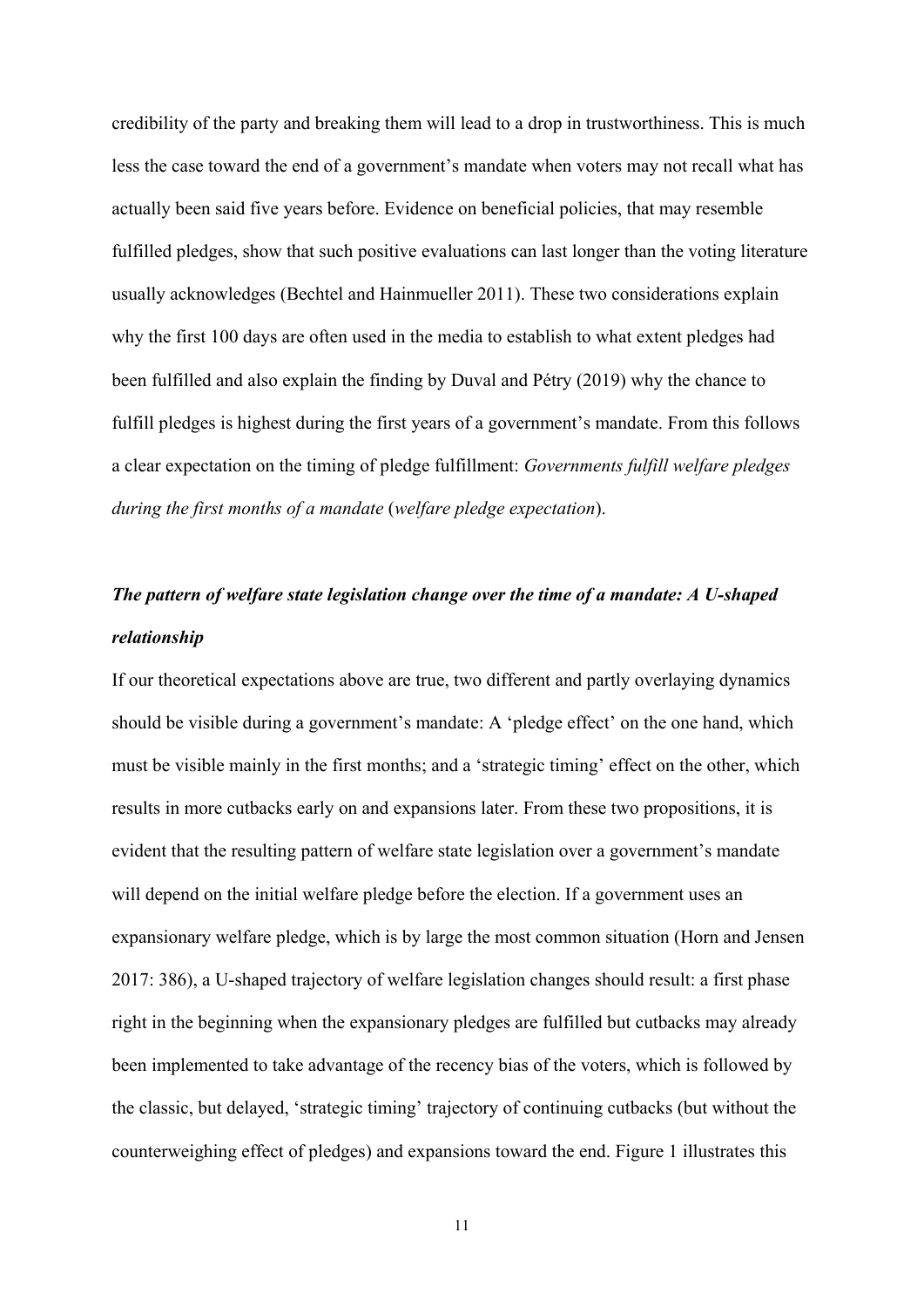theoretical expectation. The classic expectation of strategic timing is embedded with the cutback period in earlier stage and expansion period in later stage, but the early cutback period is overlaid by a pledge period in the beginning of an electoral term in which governments fulfill electoral pledges.

# *- Figure 1 about here –*

Clearly, the exact nature of the pattern is very hard to predict – in terms of the length of the periods and the amplitude of the net changes. We can neither exactly say how long the first period (in which campaign pledges dominate welfare policies) would last as the length may differ across countries depending on the historical contexts, institutional settings, or the parties in power. Nor can we predict from the outset how strongly governments pledge welfare state expansions, whether the pledges are all fulfilled in the beginning, and how extensively there will be the cutbacks due to strategic consideration. Hence, during the first months, the overall net change can be slightly positive (if pledges are very expansionary) or slightly negative (if strategic cutbacks overweigh). Similarly, the pledge period can last for 100 days or even for one year. Nevertheless, what we can say is that the shape of the basic trajectory should follow a steeper or flatter U-shape. This leads us to our first hypothesis. We expect that *the net change of welfare state legislation change is U-shaped over the electoral term if the initial welfare pledge of the government is expansionary (H1).*

However, as we know from the welfare state literature, electoral pledges are mostly, but not always expansionary (see above: in Thomson et al.'s (2017*a*) data, the factor is 1/10 (cutback/expansionary pledges)). In fact, especially conservative parties (such as Thatcher in 1979 or the German government in 1983) did pledge cutbacks in their manifestos and implemented them. In their study of welfare pledges, Horn and Jensen (2017) report four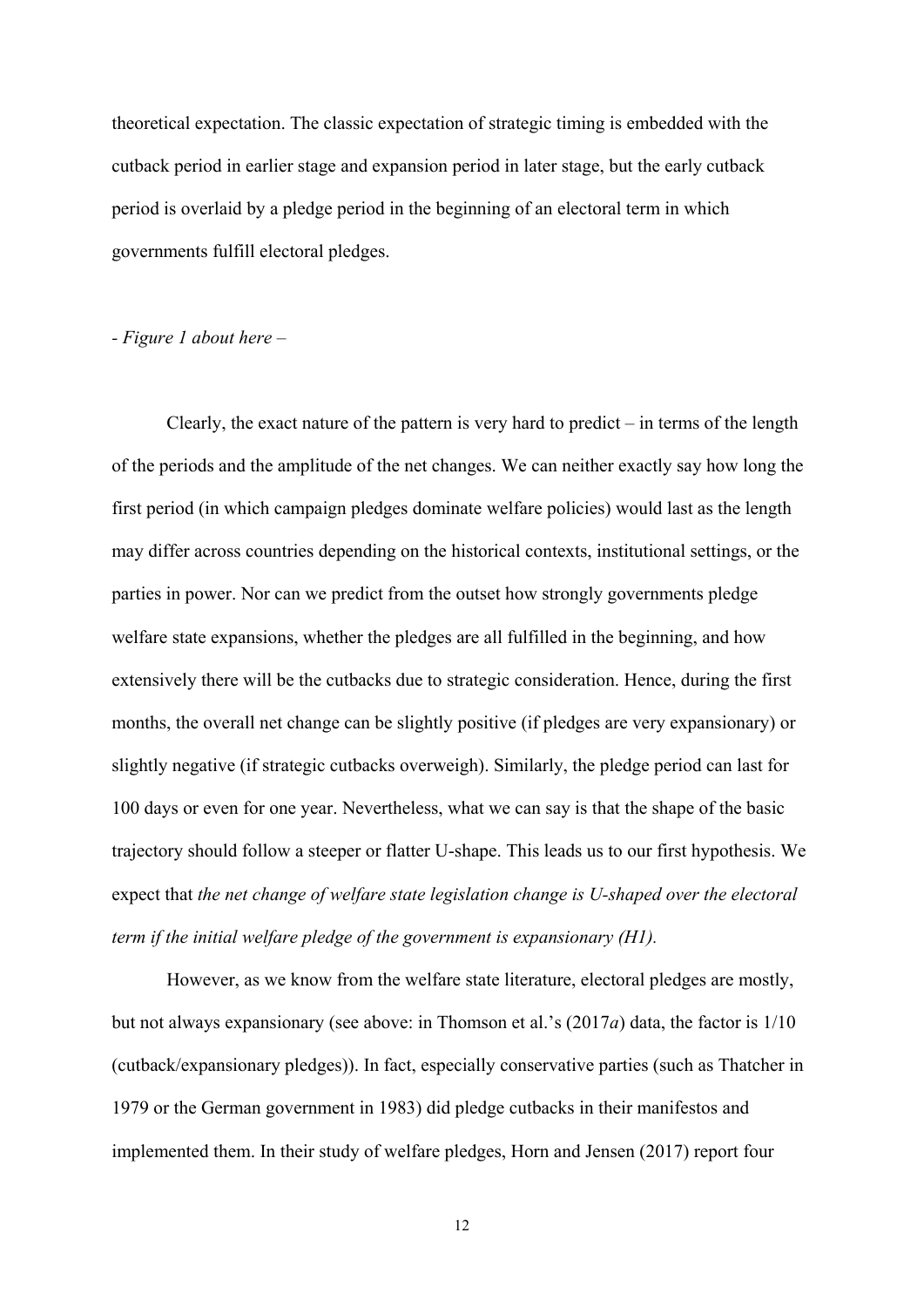instances in which a government was elected in office based on a clearly negative welfare pledge.[5](#page-13-0) Consequently, a U-shaped trajectory of welfare state change over a government's mandate is therefore not to be expected in these cases of a negative initial welfare pledge. Instead, governments that announced to cut the welfare state in the election manifesto should do so right from the start – resulting in a continuous positive slope of the relationship between net change and elapsed time. Therefore, our second expectation is that *the net change of welfare state legislation will increase linearly over a governments mandate if the initial welfare pledge of the government is not expansionary (H2).*

#### **Research design**

<u>.</u>

# *The scope and the data on the welfare legislation changes*

We test the expectations by analyzing legislative changes concerning the social rights of citizens in the two main social transfer programmes – old-age pensions and unemployment protection – in Britain, Denmark, Finland, France, and Germany between the early 1970s and 2014.[6](#page-13-1) Our basic coding units are changes to individual policy instruments (e.g. duration of benefits, level of benefits, see Online Appendix, p. 8), which are nested in welfare reforms (usually legislative bills). While some of these reform events contain the change of only one instrument, bigger reforms usually encompass several instrument changes. As we coded whether an instrument involved a cutback or an expansion of the welfare state, we could calculate an aggregate monthly 'net change' score (see below).

<span id="page-13-0"></span><sup>5</sup> These are the Danish governments starting in 1973 and 1982, the French election in 1986, the German election in 1983, and the British election in 1983. Hence, electoral pledges seem to reflect the common notion of parties' positions on social policies.

<span id="page-13-1"></span><sup>6</sup> Due to data availability, the time series start in 1970 for UK, 1971 for Denmark, and 1974 for Germany, Finland, and France.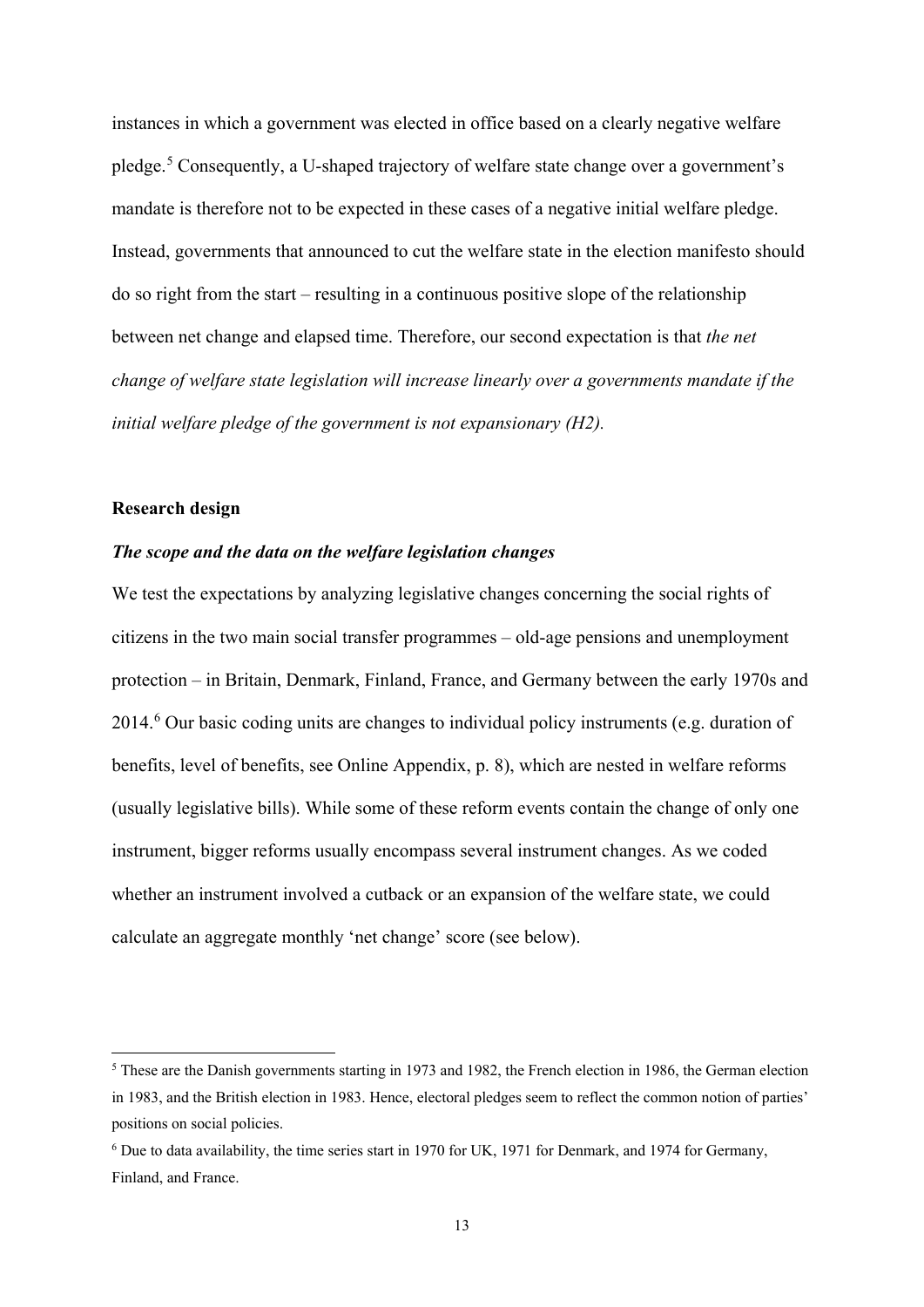The research design involves three decisions on case selection: on welfare program, on countries, and on time. The two programs were selected for two main reasons. First, they constitute a core part of what is conventionally understood as 'the welfare state' and, as a result, are prominently featured in a very long list of publications on the politics of the welfare state (see for instance: Clasen 2005; Flora 1986; Huber and Stephens 2001; Pierson 1996). And second, both programs are transfer schemes and are guided by rules to transfer cash benefits or benefits in kind to recipients, which is why we can code them using the same coding scheme building on these rules.

The five countries were selected because they provide great variation in terms of their respective welfare state models (Esping-Andersen 1990; Castles and Obinger 2008) and the popularity of the welfare programs (Brooks and Manza 2007): Britain is a classic example of a residual welfare state, where benefits are mostly means-tested and relatively low. Denmark, in comparison, has substantially more generous benefits and less frequently employs a (strict) means test. France and Germany are archetypal insurance-based systems, where benefits are tied to earnings history and membership of occupational schemes. Finally, Finland is an interesting case as it unites features of the Scandinavian universal welfare state and the insurance-based Continental European model (see Kangas 2006). Moreover, in all five countries, support for the welfare state varies, with lower values for Britain and more support in Germany or Denmark (Brooks and Manza 2007; Svallfors 2012: 14). Hence, selecting five very different cases in terms of institutional setup and public support of the welfare state allows for a test whether our theoretical expectations on timing patterns hold in different contexts.

Finally, this study covers the period after oil crisis in 1970s. The year 1974 marks the first full year after the first oil price crisis. It is conventional to view 1973 as the end year of the Golden Age of welfare state expansion as well as the beginning of the new era of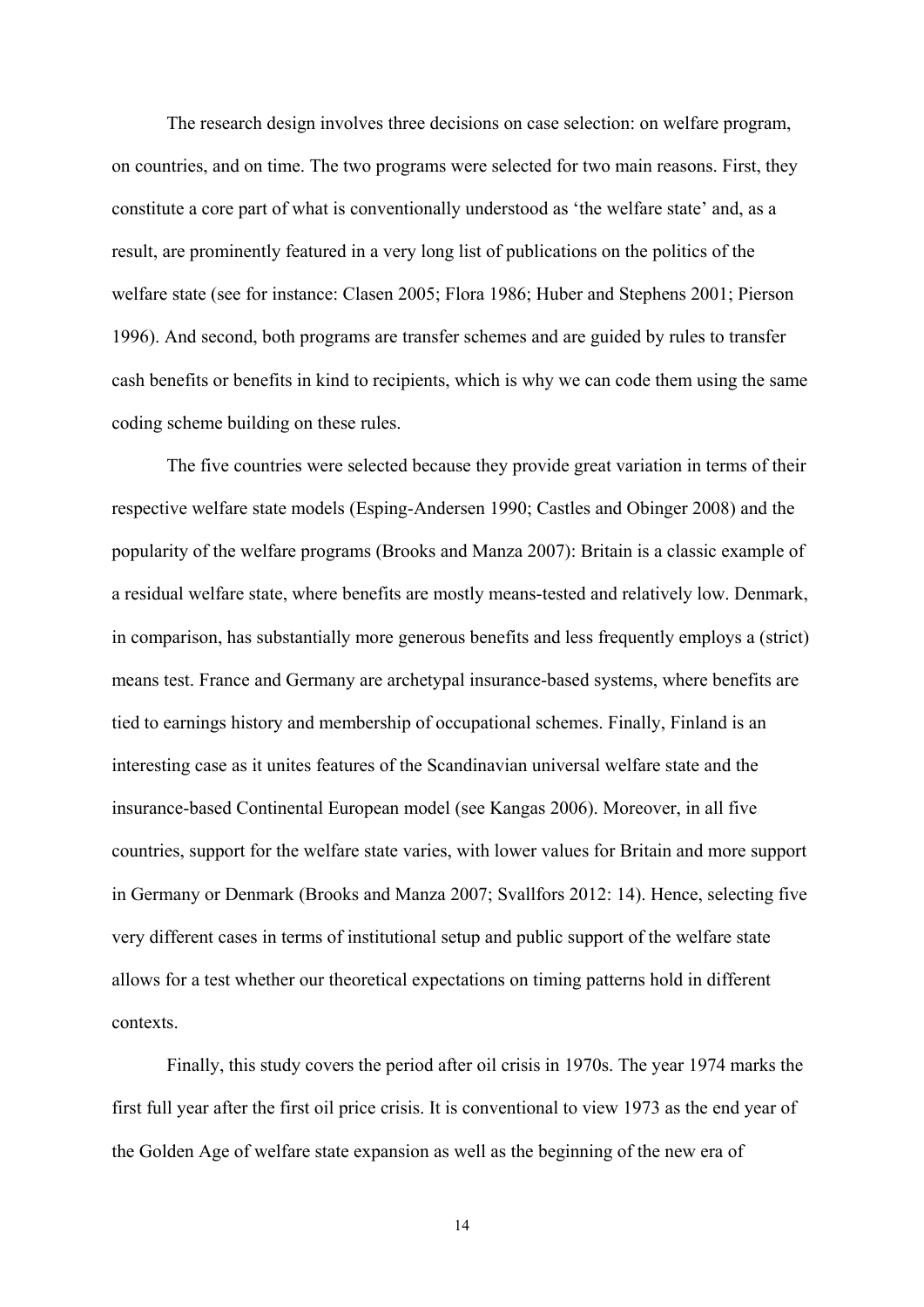permanent austerity (Pierson 1994, 1996). From the mid-1970s onwards, governments faced higher pressure to introduce austerity measures, which we would suspect to be timed strategically by governments to lower electoral costs.

Our dependent variable is the net change of welfare state legislation measured as the difference between the number of positive (expansive) and the number of negative (retrenching) changes of individual policy instruments (see Online Appendix p. 8), which then are aggregated to indicate the net change of the legislative status quo in every month of a year. We believe that this is the most appropriate indicator to measure the strategic timing of welfare legislation because focusing on cutbacks or expansions only would give a biased picture of the actual legislative activity: Very frequently, cutbacks and expansions occur at the same time as part of a bigger reform package and we expect political actors that try to fulfill pledges or take advantage of the recency bias of the voters to care most about the *overall* direction of cutbacks and expansions – something which the net change variable takes up. Hence focusing on the timing trajectory of expansions or cutbacks only (or separately) does not make sense from a substantive point of view.

The measure of net change is based on 1582 individual instrument changes, which are nested in 703 reforms. These make up the 'Welfare State Reform Dataset' (WSRD). Every instrument change coded as 'expansion' or 'cutback' in the five countries has been collapsed into monthly observations. To construct the measure of net change, we first identified the 703 welfare reforms. We then identified, what individual instruments had been changed based on a fine-grained coding scheme of 13 policy instruments (see Online Appendix, p. 8). The basic promise is to code individual reform events (i.e. instrument changes) as 'cutbacks' when it curtailed the social rights and 'expansions' when the reform event improved citizens' social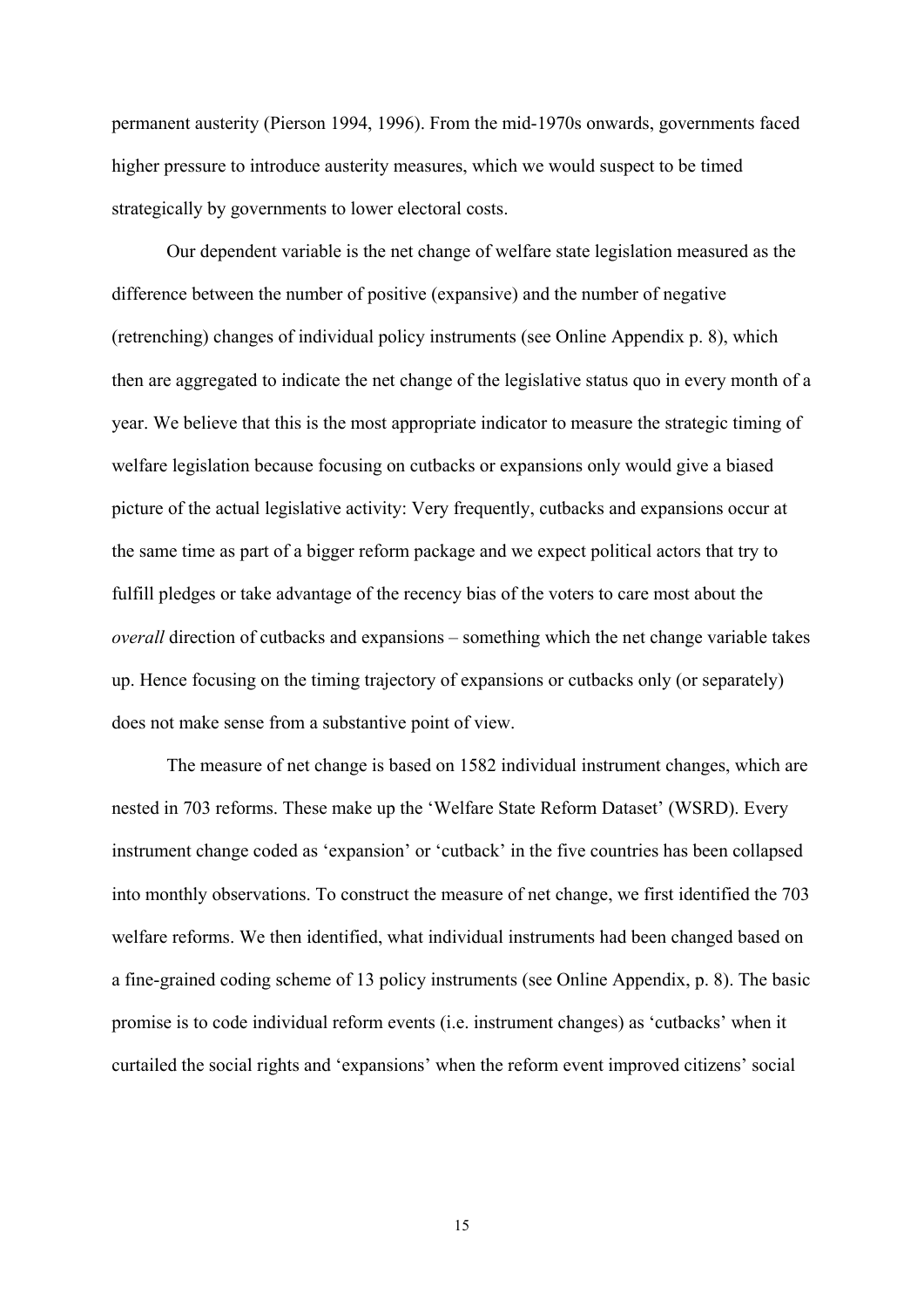rights.[7](#page-16-0) For instance, in December 1981 the German government implemented series of social policy saving measures in the 'Arbeitsförderungskonsolidierungsgesetz'. Among other things, the maximum duration period of unemployment benefits was cut from 12 to 10 months and the access to the benefits tightened (one had to contribute for one year within a period of 3 year to be eligible instead of 6 months). In this case, we coded the two changes as individual instrument changes since they concerned two different instruments (benefit level and contribution period), and both were coded as cutbacks. The net change variable is calculated by subtracting the number of cutback reforms from the number of expansionary reforms occurred in a given month. This yields a monthly measure of cutbacks, expansions, and net change.<sup>[8](#page-16-1)</sup>

To illustrate the data structure, Figure 2 displays the coded expansionary and retrenching changes in the five countries. From the data, even from the bird's eye view,

**.** 

<span id="page-16-0"></span><sup>&</sup>lt;sup>7</sup> The individual events were identified by a team of trained research assistants and a senior researcher on the basis of as many secondary sources as possible and supplementing these with searches in legislative databases when necessary (see Online Appendix, pp. 9–23, for a list of sources). The coding of the instruments and the direction (cutback, no change, expansion) were done by the assistants and subsequently controlled by a senior researcher. In the event the senior researcher did not agree with the original coding, the relevant research assistant and senior researcher discussed the coding decision in detail to reach agreement; however, there were very few such instances. We have double-checked our selection of reforms for 4 countries by contrasting it with studies based on a full search of legislative databases (due to the lack of data, we had to exclude Finland). To do so, we have randomly chosen one year from our sample – the year 1992 – and compared, whether the 9 reforms identified by us (out of 703) were similar to those identified by other researchers in this year. For 1992, we can show that our selection is very close to what other researchers starting from the full selection of legislative databases have found: 6 of the 9 reforms were completely matched, 2 reforms identified by us were part of budget bills (in Germany) and therefore not listed in the respective search category, and only 1 reform (in Denmark) was not identified by us, but in the database of the Comparative Agenda Project (Baumgartner and Jones 1993) (for more details, see Online Appendix, pp. 24–6).

<span id="page-16-1"></span><sup>&</sup>lt;sup>8</sup> In the 2554 coded months, we find 254 months with a positive value of net changes (i.e., more expansion than cutbacks) and 163 months with a negative value of net changes (i.e., more cutbacks than expansions). The data include 2134 months with a value of zero, which indicates either the case where an equal number of cutbacks and expansions (a total of 26 months) or the case where there was no relevant legislative action (a total of 2108 months).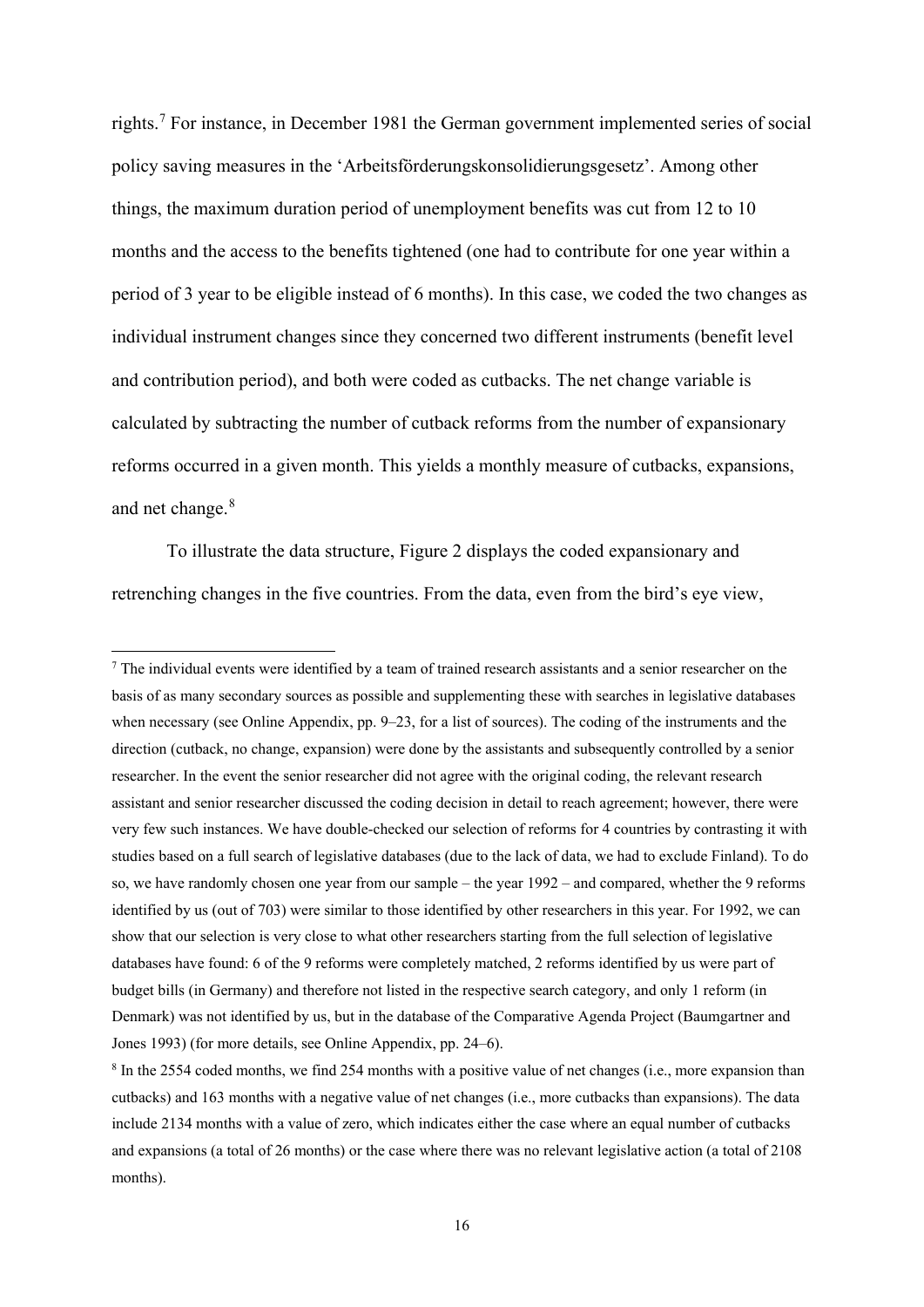several well-known country specificities are clearly discernible. First, the major cutbacks of the British welfare state in the 1980s (especially 1980 and 1986) and early 1990s (especially 1995) implemented by the Conservative governments are nicely illustrated by the graph, and so are both the much more expansive stance followed by New Labour and the cutbacks in connection with the budget balancing efforts by the first Cameron administration in 2011. This pattern is in line with extant qualitative and case research, which often highlights the British experience as outstanding for the retrenchment it has witnessed (e.g., Allan and Scruggs 2004; Clasen 2005; Jensen 2014) and shows the face validity of our data collection.

Likewise, the welfare cuts in Finland in the early 1990s are also clearly visible as well as the much more expansionist stance during the 1980s (cf. Timonen 2003). The German pattern shows both the cutbacks in the early 1980s under the new government under Chancellor Helmut Kohl, the cuts in the early 1990s in the face of rising budgetary pressure and the retrenchment under Chancellor Gerhard Schröder in the context of the Hartz-reforms. Finally, the very aggregate view on France and Denmark also fits the qualitative evidence, as we can for instance see several smaller retrenchment efforts in France in the beginning of the 1990s (governments Balladur and Juppé) as well as the Danish labour-market reforms in the mid-1990s.

Lastly, it is worth acknowledging that there are a large number of months without reforms. In fact our dependent variable suffers from high kurtosis, which is why we will use bootstrapping and estimate robust standard errors in our regression analyses.

*- Figure 2 about here -*

#### *Measurements and modeling strategies*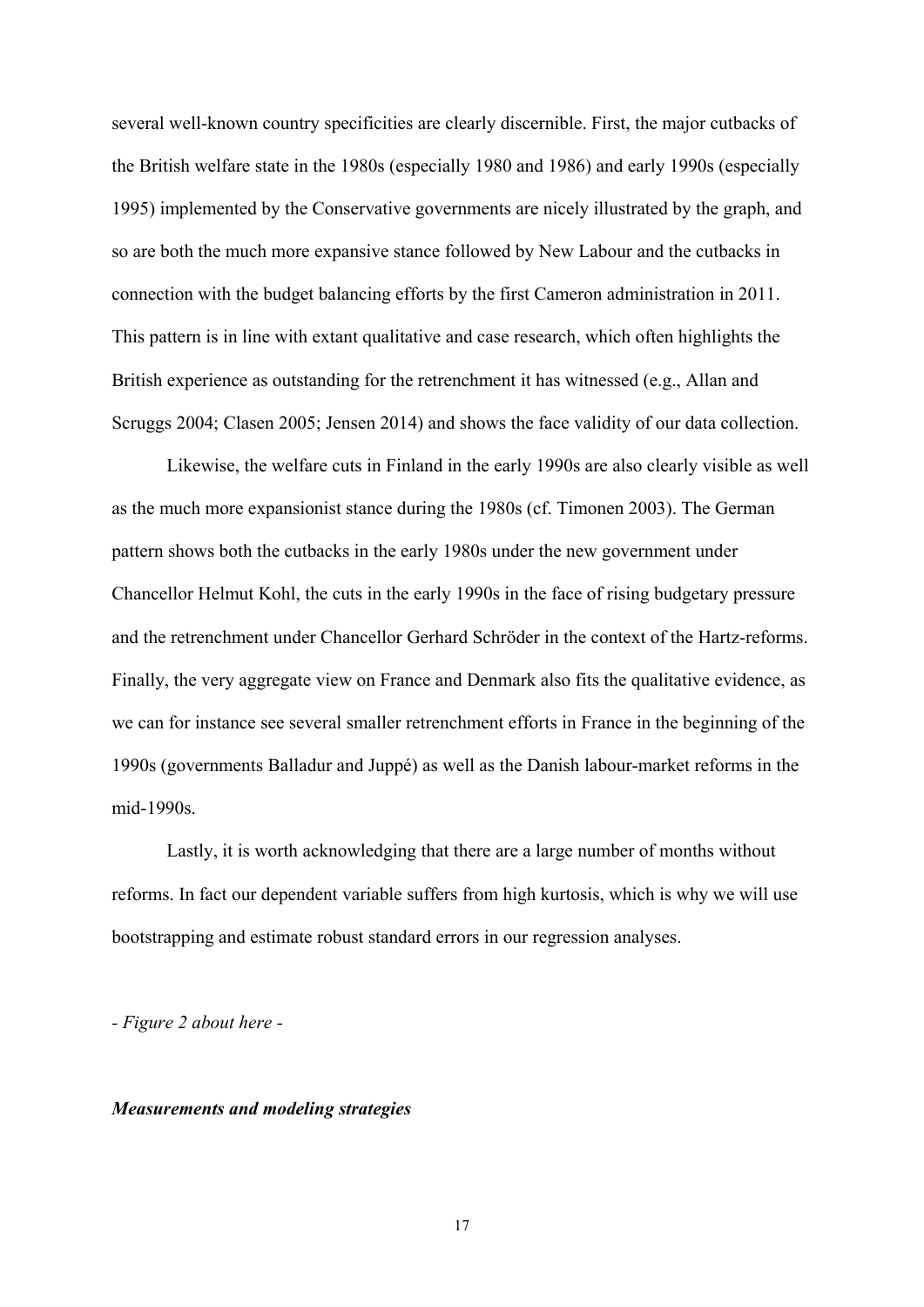Our main explanatory variable is the timing over the course of the government's lifetime, measured by the percentage of time elapsed<sup>[9](#page-18-0)</sup> in an electoral term.<sup>[10](#page-18-1)</sup> As explained above, the combination of the classic political business cycle expectation with the 'pledge-keeping' expectation implies a U-shape relationship for expansionary pledges (H1) and a linear relationship for positive pledges (H2).

Welfare pledges are measured from party manifestos drawing on Horn and Jensen (2017). They use data from the Comparative Manifesto Project (Klingemann et al. 2006), and construct the pledge measure by subtracting the proportion of welfare-sceptic, antiegalitarian, and meritocratic positions in the party's manifesto from that of welfare state expansion, greater equality, state intervention, and market scepticism. In case of coalition governments, we weigh the respective values by the cabinet seat share of the individual parties in government (cabinet pledge). However, as legislation is often strongly influenced by the Ministry that develops and presents the bill (Alexiadou 2015), we account for this influence by calculating the average of the weighted cabinet pledge and the pledge as presented in the manifesto of the party holding the Ministry of Social affairs. The resulting measure varies from -33.6 to 51.7, with an average of around 11. Positive values denote that governments promised more expansionary welfare state. Hence, in our data, most of the times governments made a positive welfare pledge (81% of data points), which confirms the

**.** 

<span id="page-18-0"></span><sup>&</sup>lt;sup>9</sup> We have also tested the models using two other timing measures as independent variable: 1) time (months) until the next scheduled election and 2) time (months) since the last election. The substantive results do not change in both cases (see Online Appendix, pp. 6–7). We believe that the percentage of time elapsed since the last election is a better proxy of our theoretical argument as at least two of the countries (Denmark and the UK) often experience early elections.

<span id="page-18-1"></span><sup>&</sup>lt;sup>10</sup> We always used the electoral term as basic unit of coding and did not code a change of Prime Ministers within an electoral term as a new start of the term, unless the change of Prime Minister did result in a major change of the political camp of the government that can be seen as a 'new government'. However, there were only two of such 'changes of government' without election: Denmark in 1993 and Germany in 1982. Data source for elections and government changes is Parlgov (Döring and Manow 2018).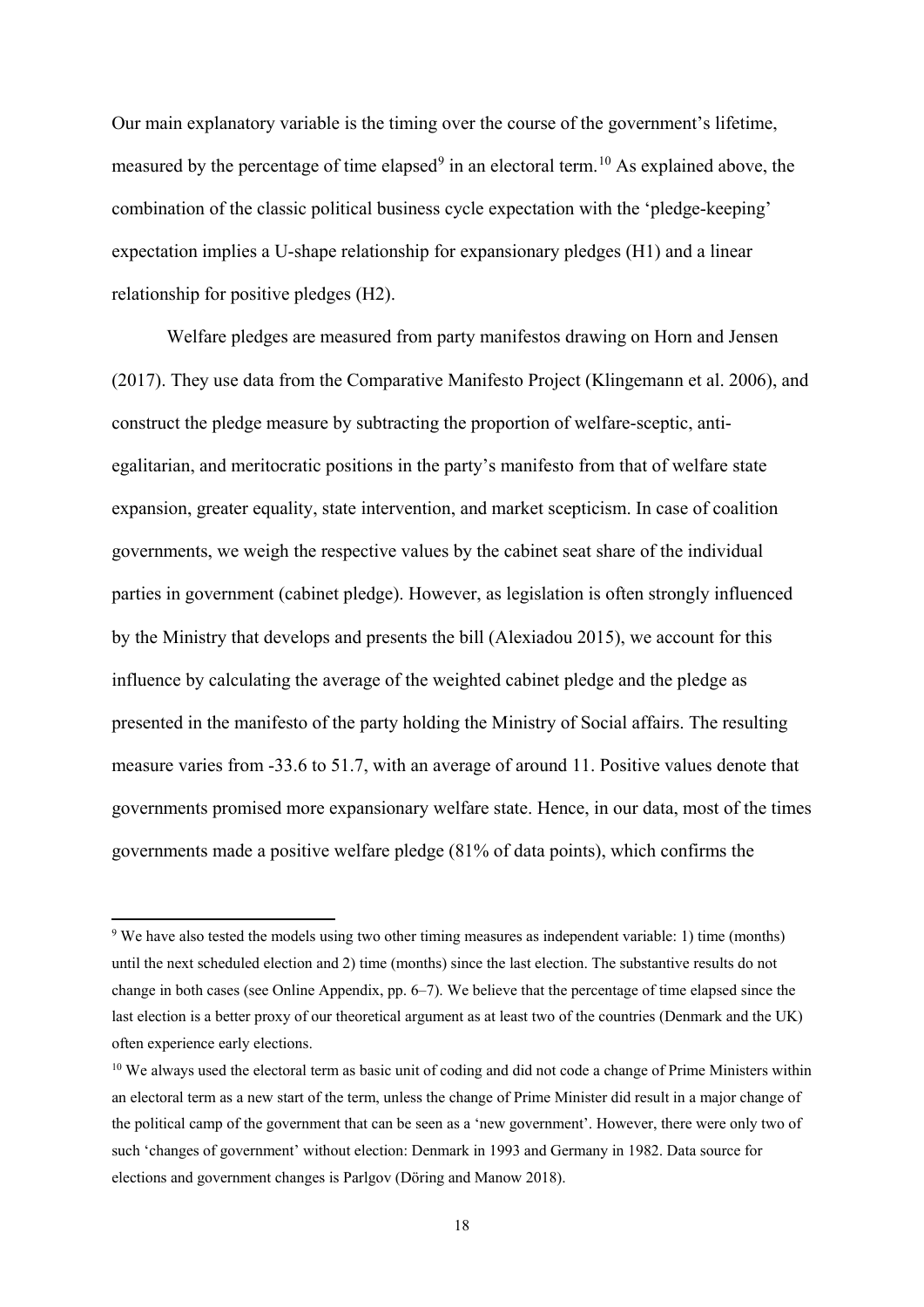literature on the high probability that governments promise to expand the welfare state. The fact that parties are more inclined to talk about expansions than cutbacks in their manifestos is clearly in line with what we would expect given the high popularity of the welfare state.

To test our hypotheses, we split the sample on our pledge variable in two subsamples: one with cases in which pledges are expansionary, and one in which pledges are not expansionary (for descriptive statistics, see Online Appendix, p. 3). Building on the coding in the comparative manifesto data (Volkens et al. 2017), this comes down to splitting the sample on the value of  $0$  – which means, substantively, that the share of positive and negative quasi-sentences related to welfare in a party program cancels each other out.<sup>[11](#page-19-0)</sup> Because of the dominance of positive pledges, this approach yields two unequal subgroups with 2081 cases of positive pledges (mean 15.03) and 476 instances of negative pledges (mean -9.10). As a robustness check, we also use an alternative approach where we divide the sample in two groups on the median of our pledge variable. We also estimate a model on the full sample to see whether, overall, the U-shape or the linear relationship dominates.

To test the theorized relationships, we take two approaches. First, we run linear regression models for the positive and negative pledge cases to examine the linearity of the time trajectories in our hypotheses. In the OLS regression model Y<sub>net changes</sub> =  $\beta_0 + \beta_1 * T + \beta_2 *$  $X + \varepsilon$ , where T is the time elapsed since the last election and X denotes a set of covariates, we expect the  $\beta_1$  to be positive and significant for the sample of negative pledges (H2), whereas the linear relationship to be less clear with the sample of positive pledges (H1).

Second, we estimate a quadratic model to test the hypothesized U-shaped (H1) and the linear relationships (H2): Y<sub>net changes</sub> =  $\beta_0 + \beta_1 * T + \beta_2 * T^2 + \beta_3 * X + \varepsilon$ , where T is the time elapsed since the last election and X denotes a set of covariates. To accurately test whether

<u>.</u>

<span id="page-19-0"></span> $<sup>11</sup>$  Empirically, the pledge variable varies from -0.48 to 0.32, and there is no case in which the pledge variable</sup> takes the value of zero in the dataset.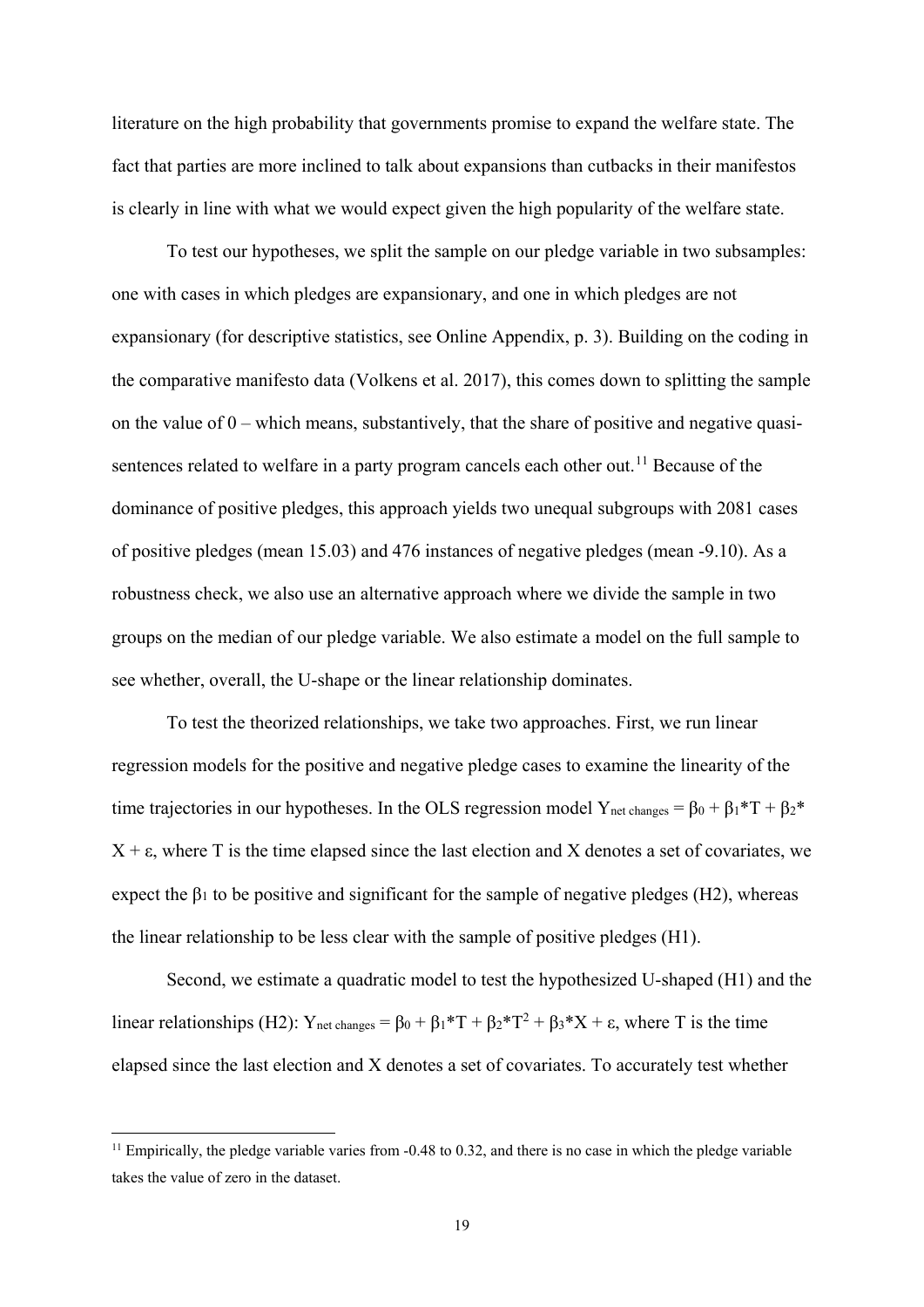the U-shaped relationship exists, we use the test proposed by Lind and Mehlum (2010). This approach accounts for the composite nature of a U-shaped relationship and tests whether the relationship is decreasing for low values and increasing for high values of the independent variables. The test also indicates whether the extremum point falls within the analysed data range. We therefore report Lind and Mehlum's U-shapedness test statistics for quadratic models. In the cases of a negative initial pledge, if, as suggested in our theory, pledgekeeping effects in the first months are not discernible from the cutback period of the classic political business cycle and thus the relationship between elapsed time and net changes is more like a linear relationship (than a U-shaped), the test statistics will fail to reach the conventional significance. Conversely, for the cases of positive initial pledge, we expect to see the t-value of the test to be fairly high.

Besides our main variables of interest, we include several control variables that may affect both the timing pattern and the net change of welfare state legislation. To control for economic conditions, we include economic growth rates (quarterly, lagged) and unemployment rates (biannually, lagged). We also include Jahn's time-varying veto player variable (Jahn 2010) to control for veto player context because a high number of veto players may blur the clarity of responsibility for governmental action. However, if voters cannot clearly see who is to be held responsible for policies, governments have less need to time cutbacks and expansions strategically (Hobolt et al. 2013; Royed et al. 2000). Jahn's measure is based on Tsebelis (1995) conceptualization and uses policy distances to measure the distance between veto players to generate a time varying index. Lastly, country dummies are included to account for remaining unobserved cross-country heterogeneity.

We test our expectations by running an OLS regression on a pooled dataset (N=2563) which is based on monthly observations in all five countries as well as on the subsamples split according to the initial welfare pledge. Due to missing data on some covariates (e.g.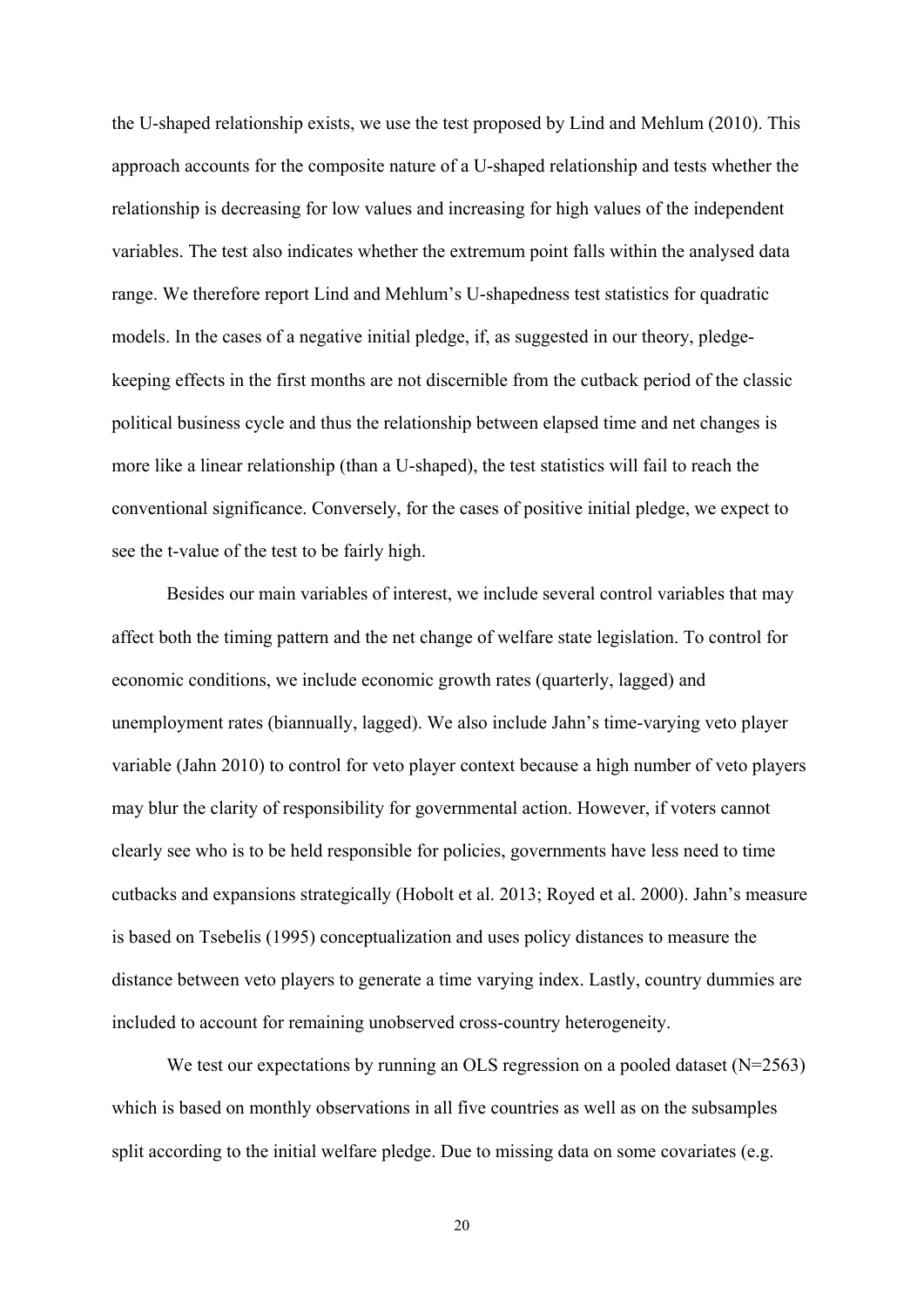unemployment in the early 1970s in France, Jahn's veto-player index after 2012), most regressions are based on a slightly smaller sample. As discussed earlier, the distribution of our dependent variable is zero-inflated.<sup>[12](#page-21-0)</sup> Therefore, estimations are bootstrapped and robust standard errors are used.<sup>[13](#page-21-1)</sup> All regressions have been checked for autocorrelation given the time-seriesness of the data structure. Convenient tests indicate no violation of this assumption.[14](#page-21-2) Heteroscedasticity is also accounted for via robust standard errors. In order to show the robustness of the results, we have run different models by using alternative measurements for our main explanatory timing variables (e.g. time until next scheduled elections) and including the continuous variable for initial welfare pledge as a covariate. All results for robustness checks are reported in the Online Appendix (pp. 6–7).

# **Empirical findings**

**.** 

# *Descriptive analysis: Timing trajectory of net changes in welfare legislations*

Pooling the data of all legislative changes to unemployment insurance and pensions in Britain, Denmark, Finland, France, and Germany enables us to assess an overall pattern of strategic timing in these countries. Figure 3 presents how cutbacks and expansions as well as the resulting net change (our dependent variable) are distributed over time – measured in slices of 20% of the time elapsed in an electoral term. First, from the graphs in the left and

<span id="page-21-0"></span> $12$  The fact that the distribution of legislative events has a high peak around 0 is a classic finding of studies on legislative behaviour (Baumgartner and Jones 1993; Baumgartner et al. 2006).

<span id="page-21-1"></span><sup>&</sup>lt;sup>13</sup> Hurdle models (or selection models) are not a useful option as we do not have strong theoretical assumptions about the underlying process that leads to legislative events as such. Using hurdle models would, however, imply that we have an argument about the first step, e.g. the probability of an event. Moreover, our dependent variable is not a pure count of events (i.e., the net change variable varies from negative to positive values as it is calculated by taking the difference between the two event counts) and all our theoretical arguments are linked to the overall direction of the legislative changes.

<span id="page-21-2"></span><sup>&</sup>lt;sup>14</sup> A Wooldridge-test (xtserial-command in Stata) does not reject the null hypothesis of no serial correlation. The lagged residuals are not correlated with the residuals.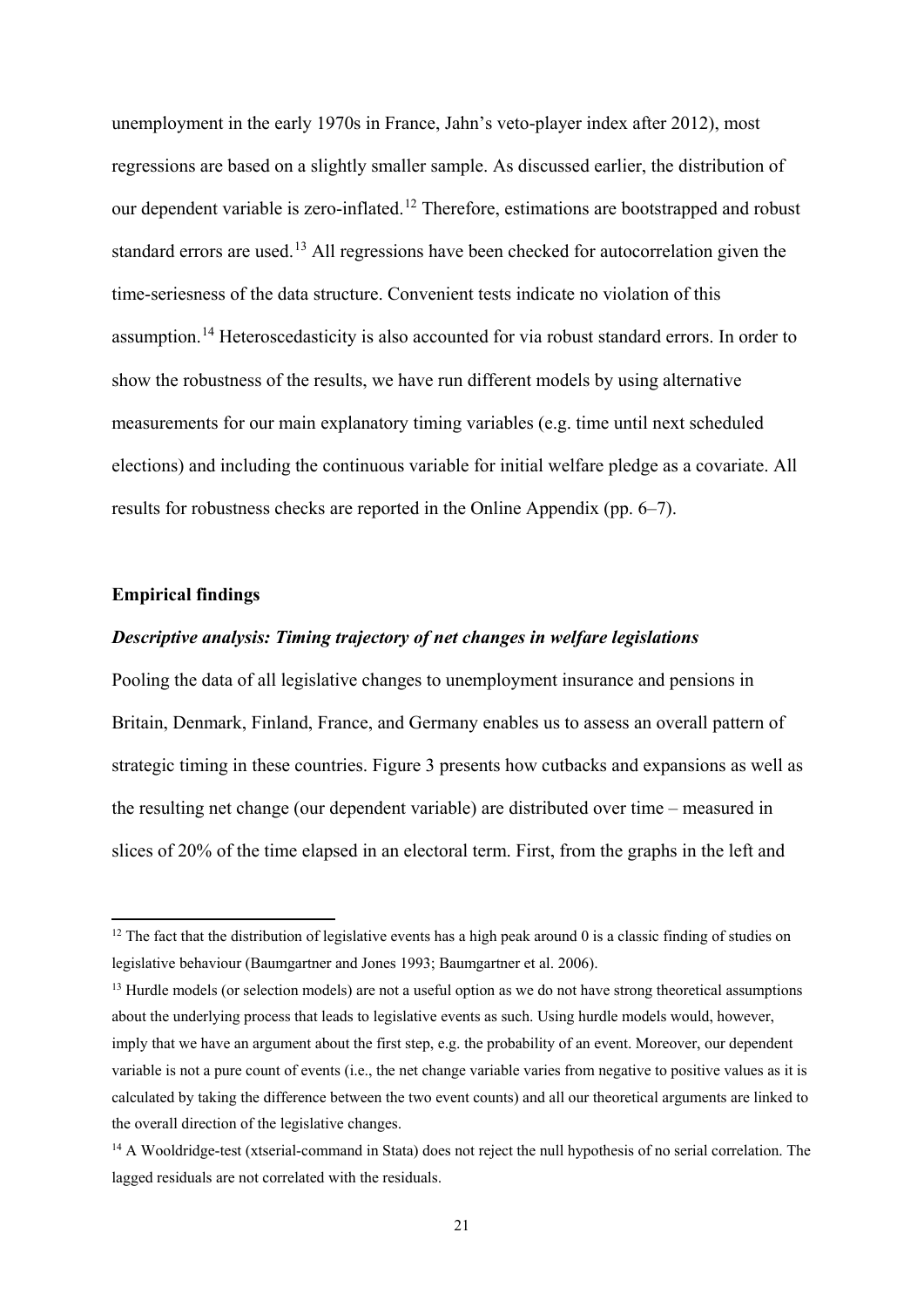center we can observe that cutbacks and expansions occur all the time and they counterbalance each other. Admittedly, the first and the last 20% of the mandate do see a bit less events, but governments do adopt legislative changes to the welfare state already in the first months.

*– Figure 3 about here –*

Second, more importantly, it is obvious from the right-most graph that the overall trend of net change follows the expected pattern described in our first hypothesis: The final 40 percent of the term duration can be featured as expansionary (and increasingly so), and the first 20 percent of the mandates are slightly expansionary followed by a period of cutbacks. These descriptive patterns also support our claim that the theoretical expectation about strategic timing (either based on the classic political business cycle or on our extension of this theory) from the perspective of voters and vote-seeking politicians has a much better fit with the net change – the consideration of expansions and cutbacks *simultaneously* – than the sole trend of expansions or cutbacks. This at the same time justifies our choice of the dependent variable.

# *Results*

Table 1 presents the results from the linear and quadratic regressions for the sample of governments with positive pledges (Models 1 to 3) and negative pledges (Models 4 to 6), and for the full sample (Models 7 and 8). For the three subsamples, we include results for 1) the linear regressions (Models 1, 4, and 7) and the quadratic regressions (Models 2, 5, and 8), as well as an alternative quadratic model where we split the samples on the median (Models 3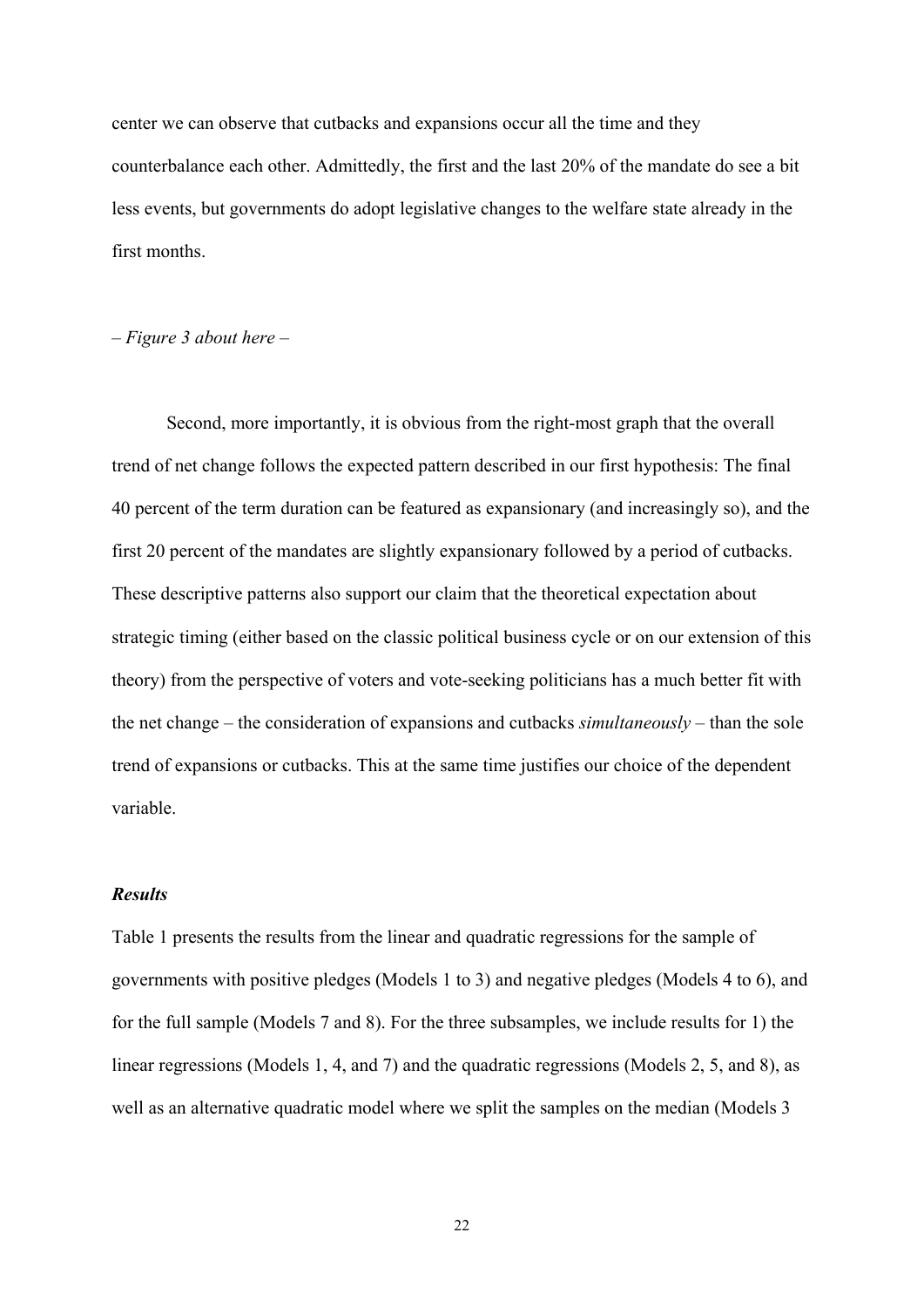and 6) instead of the value of 0 (which can be, nevertheless, interpreted in a more meaningful way, see above). All models include the same set of covariates.

#### *– Table 1 about here –*

For our main variables of interest, the models provide strong support of our two hypotheses. First, Models 1 to 3 show that when the government's initial pledge was positive, the trajectory of welfare state change is U-shaped, rather than a linear trend, over the electoral term. Recall that these are the instances in which the government parties pledged to expand the welfare state before the election – and the great majority of our monthly observations belong to this case (1878 country-months in contrast to a bare 473 country-months for the negative pledge group). The results show that the coefficient for the timing variable in the linear model is not significant (Model 1) whereas the coefficients of the timing variables in the quadratic regression (Model 2) indicate a U-shaped relationship. More importantly, the utest also yields a significant t-value with a negative slope for low values of the x-axis (i.e. first months of a mandate) and a positive slope for high values (i.e. the last months of a mandate). This pattern holds when we split the sample on the median instead of zero (Model 3), but is only marginally significant (at p<.10) with this reduced sample size for the positive pledges (since this classification generates much more balanced groups of around 1200 monthly observations).

Second, for the case of negative pledges the regression results are quite different from the case of positive pledges: The coefficient of the timing variable is statistically significant in the linear model (Model 4); but the u-test for the quadratic model (Model 5) fails to indicate a U-shaped relationship within the boundary of the data. Overall, the linear and the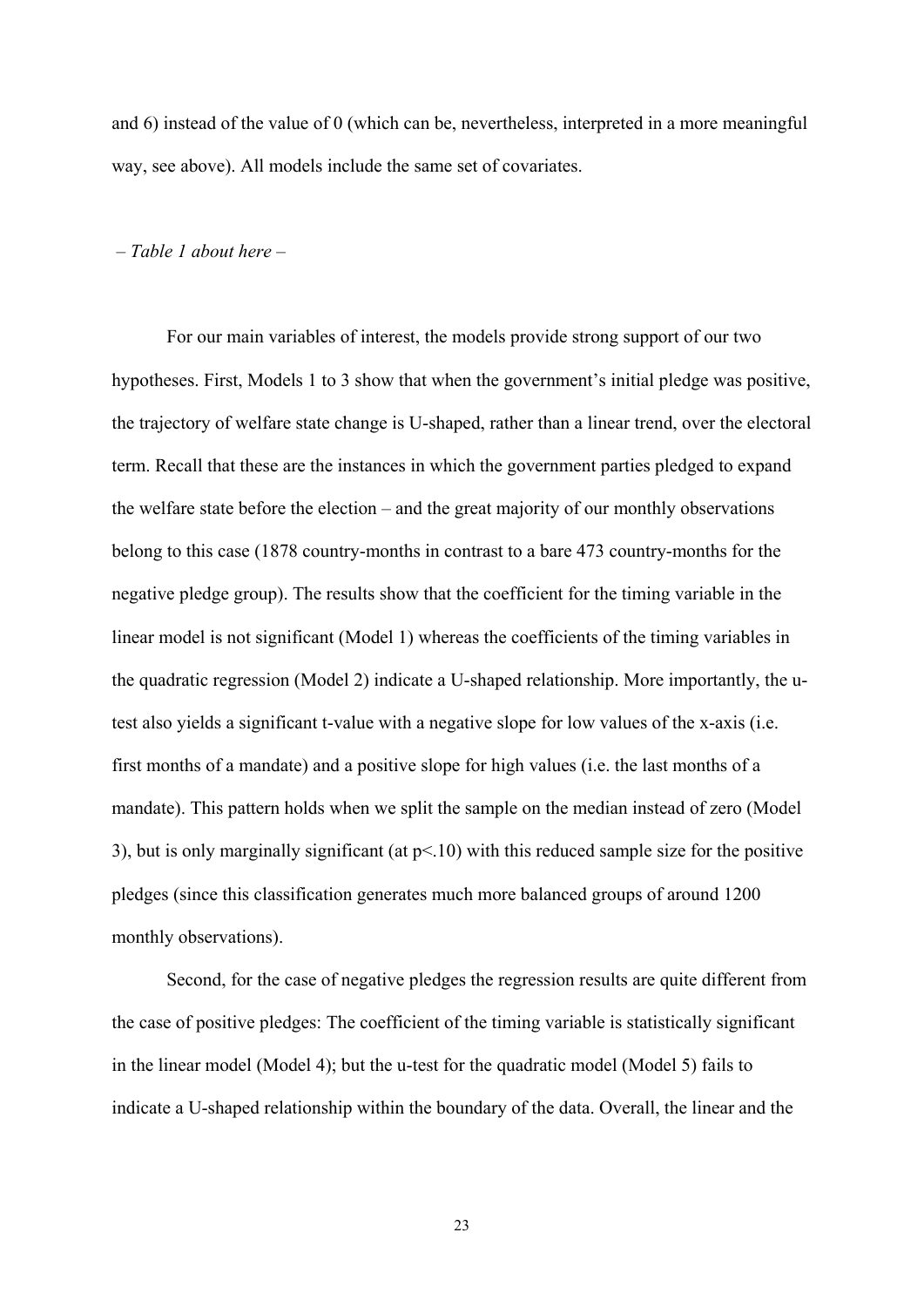quadratic models demonstrate support for the U-shaped relationship for the case of positive pledges and the linear trajectory for the case of negative pledges.

As an additional test, Models 7 and 8 present the results from the sample of all cases – irrespective of the initial welfare pledge. The coefficients of the time variables are both significant at  $p<0.05$  in the linear regression (Model 7) and the quadratic model (Model 8). However, the linear slope is much flatter than the one we saw from the negative pledge sample only (Model 4), and the quadric model results are very much similar to the quadratic model results from the positive pledge cases, demonstrating the U-shaped relationship attested by the u-test results and better model fit statistics for the quadratic model than the linear one. This is not surprising given the dominant proportion of positive pledge cases (ca. 80%) in the pooled sample.

To demonstrate the different timing trajectories more clearly, we present the predicted value of net changes over time for the positive pledge and negative pledge groups, as well as in the full sample based on the quadratic model results (Models 2, 5, and 8). As shown in Figure 4, the cases with positive pledges clearly show the expected U-shaped pattern (the left panel) and we can observe the similar pattern in the full sample (the right most panel). The U-shaped pattern is, however, less apparent in the cases with negative welfare pledges: As we see in the panel in the middle, after an almost flat line in the beginning, a linear relationship after the turning point dominates. This relationship resembles the expectations from the classic electioneering literature.

*– Figure 4 about here –*

Besides our variables of main interest, our models in Table 1 include variables controlling for the economic context (unemployment and growth), a veto player index, and a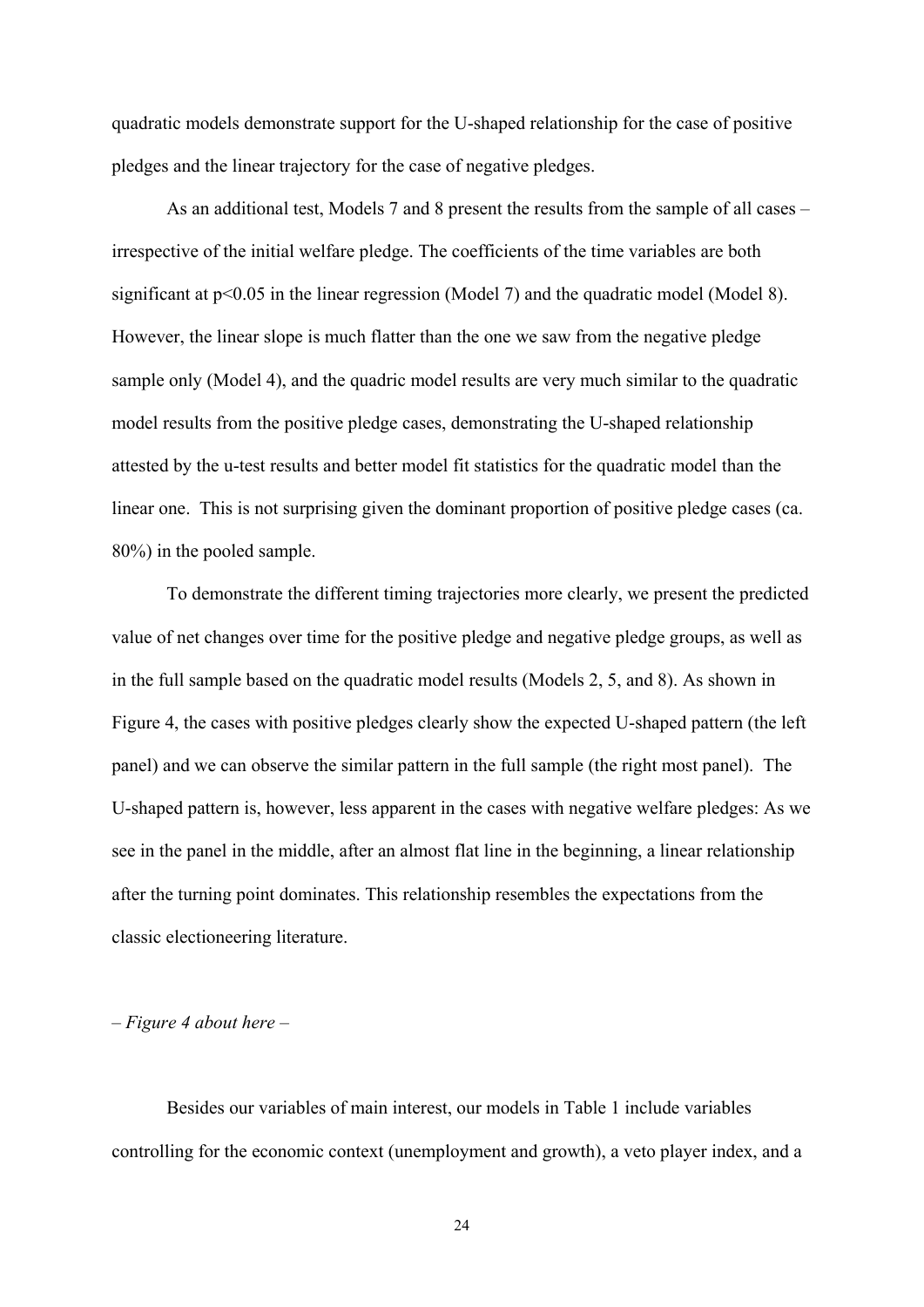dummy indicating whether a mandate was terminated by an early election. The coefficients of these covariates point into the expected directions, although it is only for the economic variables that we find significant effects: Higher growth compared to the quarter before and low unemployment is related to welfare state expansion – at least in the full sample (and the sample of positive pledges).

The country dummies do perform as one could expect from the qualitative literature with Finland being the outlier exhibiting much more expansive welfare state legislation than France. This is due to the fact that the Finnish welfare state was still expanding in the 1990s when other countries already implemented cutbacks and very much in line with qualitative studies of the Finnish welfare state which emphasize that the Aho and Lipponen governments in the 1990s protected insurance-based systems from cutbacks (Timonen 2003: 61), but also with the trends visible in replacement rate data (Scruggs et al. 2013). Hence, the findings based on our data actually match the different path of Finland quite well. Again, not surprisingly given the qualitative literature on welfare state change in the UK (Clasen 2005), Britain is the country which has the most negative stance.

# **Conclusion**

This paper has investigated whether and how governments strategically time welfare state reforms across the electoral cycle. We add to the literature in two ways. First, we analyze this relationship on the basis of a novel dataset on changes to welfare state legislation in five Western industrialized countries. This direct measurement focusing on changes in welfare legislation is a major contribution, filling the gap in the existing studies that have often used either public spending data, which is not the best proxy for legislative change, or cutback events only hence not taking account for moments when cutbacks and expansions occur at the same time. Second, we develop and test a novel theoretical claim according to which the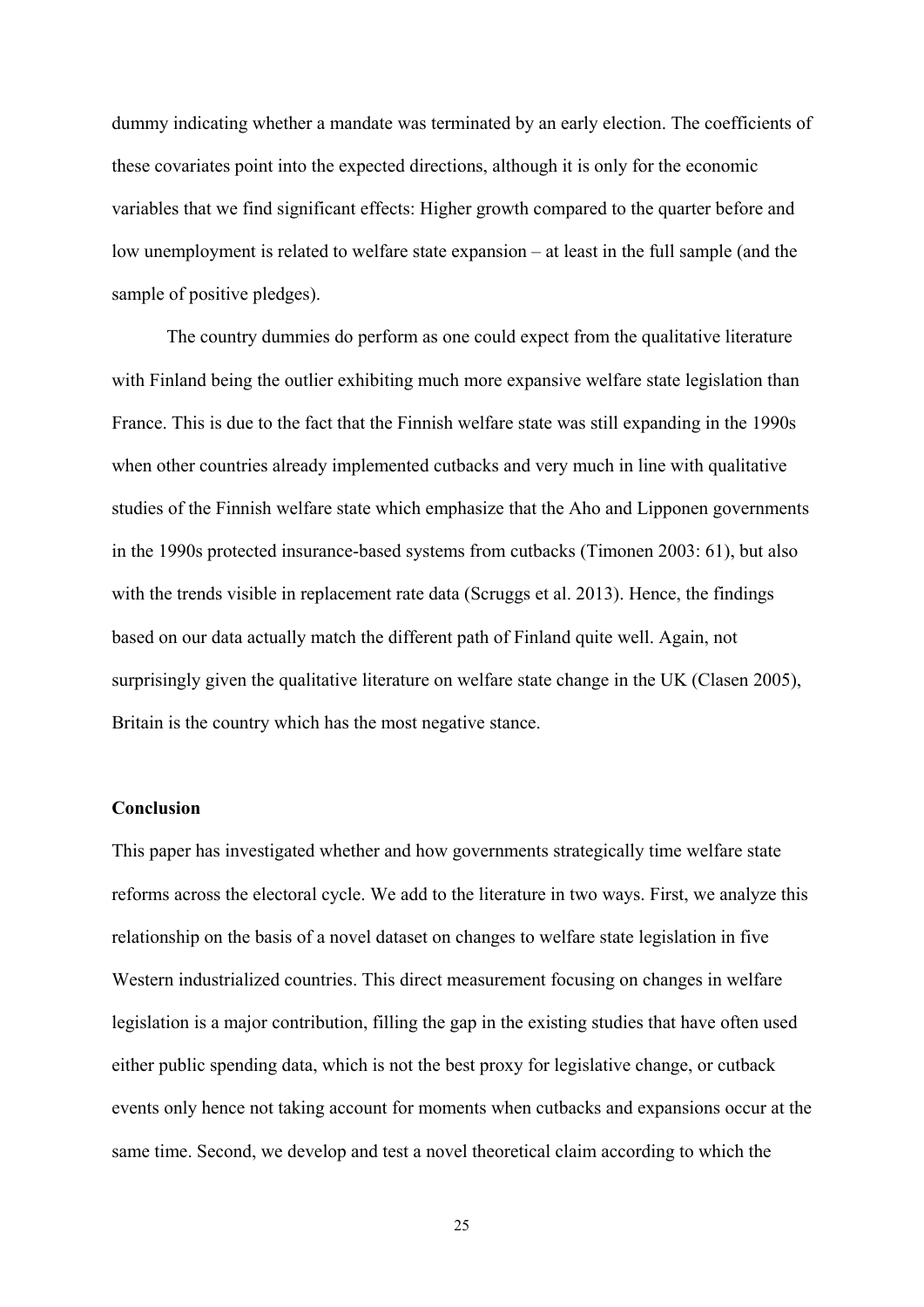timing of welfare state changes does not follow the linear logic mostly assumed by PBC theories. Instead, we propose that a U-shaped relationship is more probable, at least when parties have promised to expand the welfare state in the election campaign (which indeed is the majority of the cases – more than 80% in our sample). This U-shaped relationship emerges because the mostly expansionary pledges tend to be fulfilled in the beginning of a mandate. Hence, while we agree that the recency bias modeled in PBC studies will yield expansionary welfare legislation toward the end of a mandate, we argue that the first months of a government's mandate could be divergent from the pattern because governments need to deliver on the expansionary promises. This is because voters' memory of the campaign is still fresh and not fulfilling the promises would result in a loss of trustworthiness, which may have long-term consequences for the government's future. The only exceptions from this rational should be the cases when governments promise to cut the welfare state in their manifesto. On these rare occasions, we would expect a linear relationship with governments cutting right in the beginning and expanding toward the end of their mandate. At any rate, in this first period, two dynamics overlay: pledge fulfillment and the necessity to adopt cutbacks early on.

In our empirical analysis, our basic expectation about this U-shaped relationship is clearly supported. Using quadratic regression, we show the U-shaped relationship when government parties have pledged to expand the welfare state. In line with our expectation, too, the pattern is different in the case of negative pledges as our linear model provides the best results indicating that the trend in the net change is rather monotonically increasing over time. This is exactly what the PBC studies suggest. Taken together, these results support our argument that governments pursue pledge-keeping expansions *and* cutbacks at the same time during the first months in government.

Another obvious alternative explanation for the reluctance of governments to implement cutbacks right away may simply be that governments need time to legislate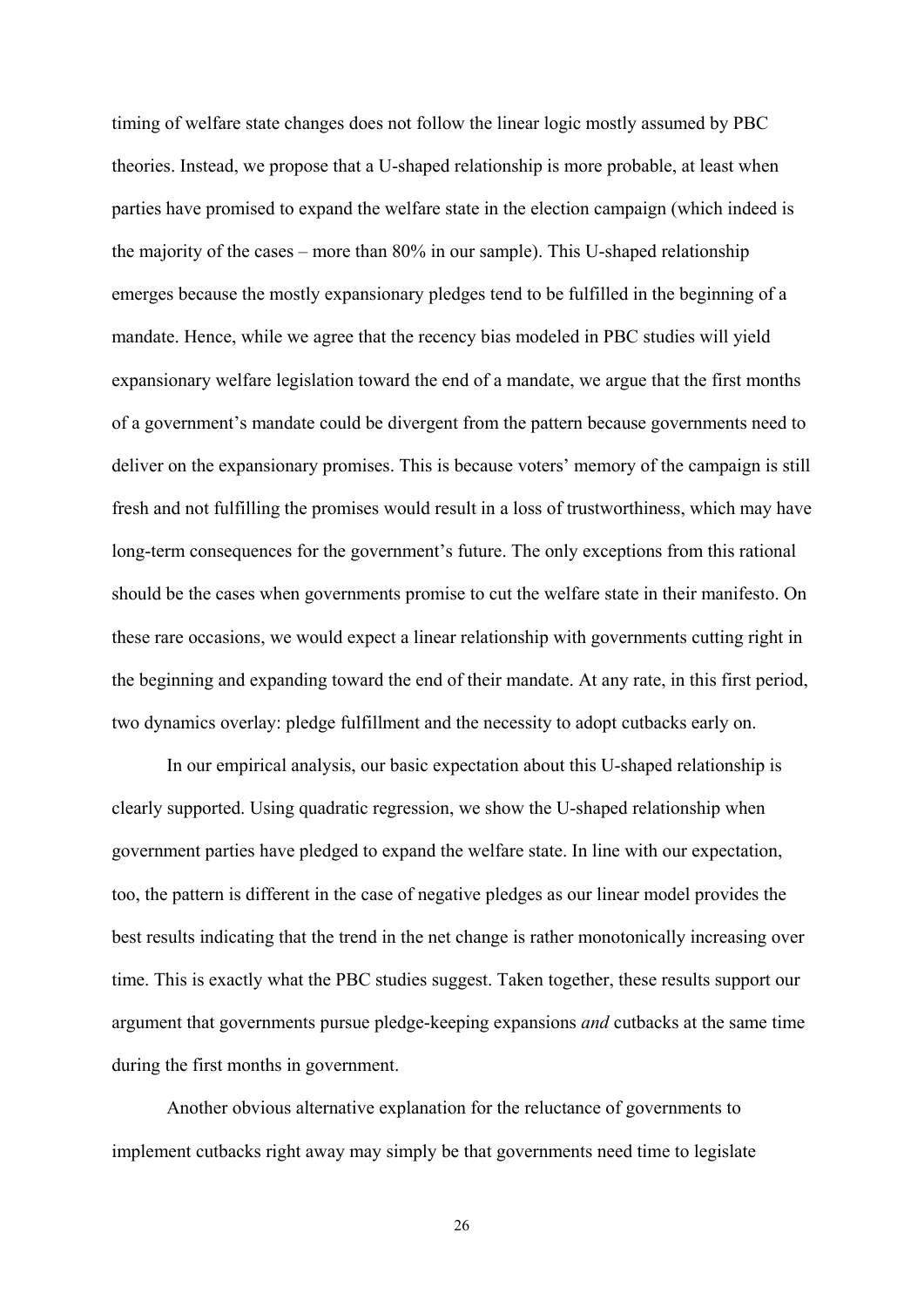cutbacks. It should be noticed, though, that our data shows that governments do indeed adopt welfare state legislation during the first months in office (see Figure 3), which may also be explained by the fact that we look at individual legislative events instead of policy outcomes, such as spending.

Overall, this study suggests that governments indeed have had the capacity to steer policies at their discretion – at least to a certain extent. While it is certainly true that politicians are often time-pressed, not informed adequately and constrained by past legacies and institutions, our finding indicates that they indeed have considerable room to maneuver, against all odds. At least when it comes to the survival at power, politicians seem to have the capacity to engineer policies in a way that maximize their reelection chances.

# **Acknowledgements**

We want to thank the two reviewers and the editors who helped improving the original manuscript substantially. We also want to thank the student assistants who helped collecting and coding the data. These are Malin Grüninger, Kathrin Hartmann, Anja Konanec, Lasse Leipziger, Sami Mustikkamaa, Fabienne Müller, Kristian Nicolaisen, and Stefanie Thurm. The project has been generously supported by the Independent Research Fund Denmark (grant no. 4003-00013).

#### **Disclosure statement**

No potential conflict of interest was reported by the authors.

# **Notes on contributors**

*Georg Wenzelburger* is Professor for Policy Analysis and Political Economy in the Department of Political Science at the University of Kaiserslautern. His research focuses on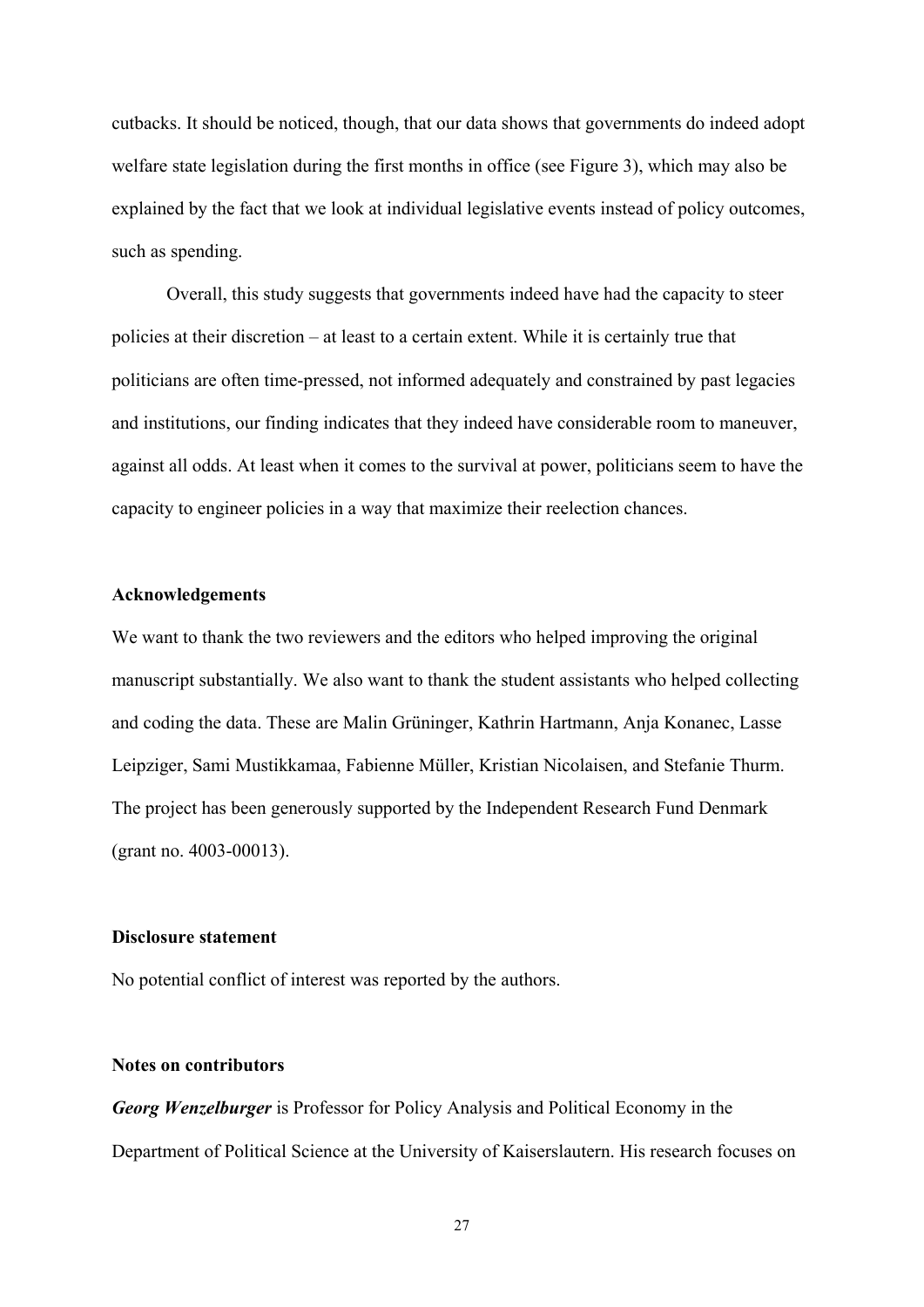comparative public policy analysis with an emphasis on welfare state reforms, law and order policies, and the influence of political parties. He has published in journals including the *British Journal of Political Science*, the *European Journal of Political Research*, and the *Journal of European Public Policy*.

**Seonghui Lee** is Lecturer in Comparative Politics at the University of Essex. Her research on comparative politics and political behavior has appeared in journals such as *British Journal of Political Science*, *Comparative Political Studies*, *Electoral Studies*, and *Political Science Research and Methods.*

*Christoph Arndt* is Lecturer in Comparative Politics in the Department of Politics and IR at the University of Reading. His main research interests are voting behavior, party politics, and the political sociology of the welfare state. His research has been published in the *British Journal of Political Science*, the *European Journal of Political Research*, the *European Sociological Review*, and the *Journal of European Social Policy* among others.

*Carsten Jensen* is Professor at the Department of Political Science at Aarhus University. His research interests are focused with comparative politics and political behavior, mostly with a focus on the welfare state. He has published in the *American Journal of Political Science*, the *British Journal of Political Science*, *Comparative Political Studies*, and the *European Journal of Political Research*.

# **ORCID**

Seonghui Lee: ORCID number: 0000-0003-4562-2121

# **References**

Allan, James P., and Lyle Scruggs (2004). 'Political Partisanship and Welfare State Reform in Advanced Industrial Societies', *American Journal of Political Science*, 48:3, 496–512.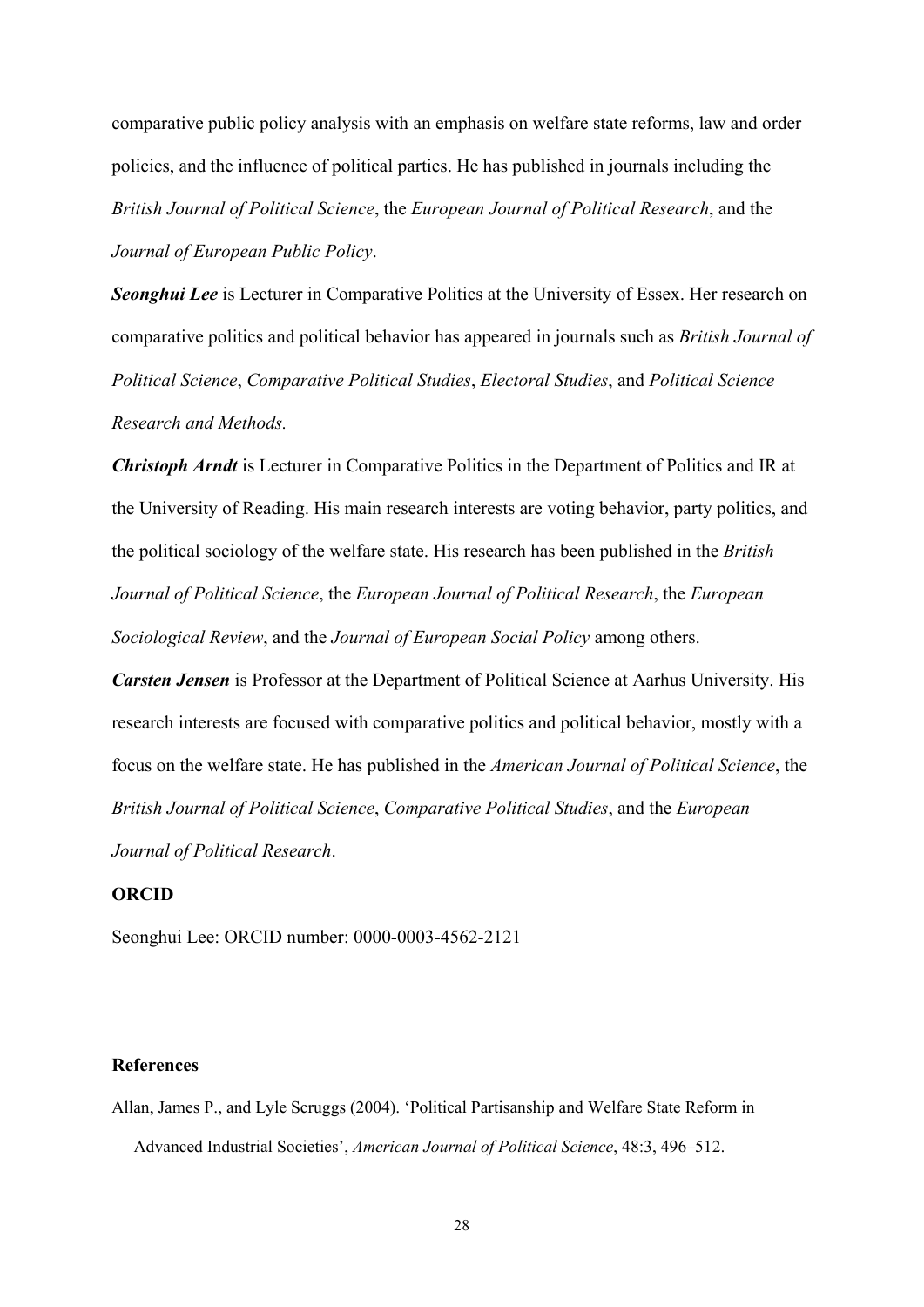- Armingeon, Klaus, and Nathalie Giger (2008). 'Conditional Punishment: A Comparative Analysis of the Electoral Consequences of Welfare State Retrenchment in OECD Nations, 1980–2003', *West European Politics*, 31:3, 558–580.
- Arndt, Christoph, and Kees van Kersbergen (2015). 'Social Democracy after the Third Way: Restoration or Renewal?' *Policy & Politics*, 43:2, 203–220.
- Baumgartner, Frank R., Christoffer Green-Pedersen, and Bryan D. Jones (2006). 'Comparative Studies of Policy Agendas', *Journal of European Public Policy*, 13:7, 959–974.
- Baumgartner, Frank, and Bryan D. Jones (1993). *Agendas and Instability in American Politics*. Chicago: University of Chicago Press.
- Bechtel, Michael M., and Jens Hainmueller (2011): 'How Lasting Is Voter Gratitude? An Analysis of the Short‐ and Long‐Term Electoral Returns to Beneficial Policy', *American Journal of Political Science*, 55:4, 852–868.
- Bonoli, Guiliano (2012). 'Blame Avoidance and Credit Claiming Revisited', in Guiliano Bonoli and David Natali (eds.), *The Politics of the New Welfare State*. Oxford: Oxford University Press, 93– 110.
- Brooks, Clem, and Jeff Manza (2007). *Why Welfare States Persist: The Importance of Public Opinion in Democracies*. Chicago: University of Chicago Press.
- Budge, Ian, and Richard I. Hofferbert (1990). 'Mandates and Policy Outputs: U.S. Party Platforms and Federal Expenditures', *American Political Science Review*, 84:1, 111–131.
- Budge, Ian, Hans-Dieter Klingemann, Andrea Volkens, Judith Bara, and Eric Tanenbaum (2001). *Mapping Policy Preferences. Estimates for Parties, Electors and Governments 1945–1998*. Oxford: Oxford University Press.
- Castles, Frank, and Herbert Obinger (2008). 'Worlds, Families, Regimes: Country Clusters in European and OECD Area Public Policy', *West European Politics*, 31:1, 321–344.
- Clasen, Jochen (2005). *Reforming European Welfare States: Germany and the United Kingdom Compared*. Oxford: Oxford University Press.
- Clasen, Jochen, and N.A. Siegel (eds.) (2007). *Investigating Welfare State Change. The 'Dependent Variable Problem' in Comparative Analysis*. Cheltenham: Edward Elgar.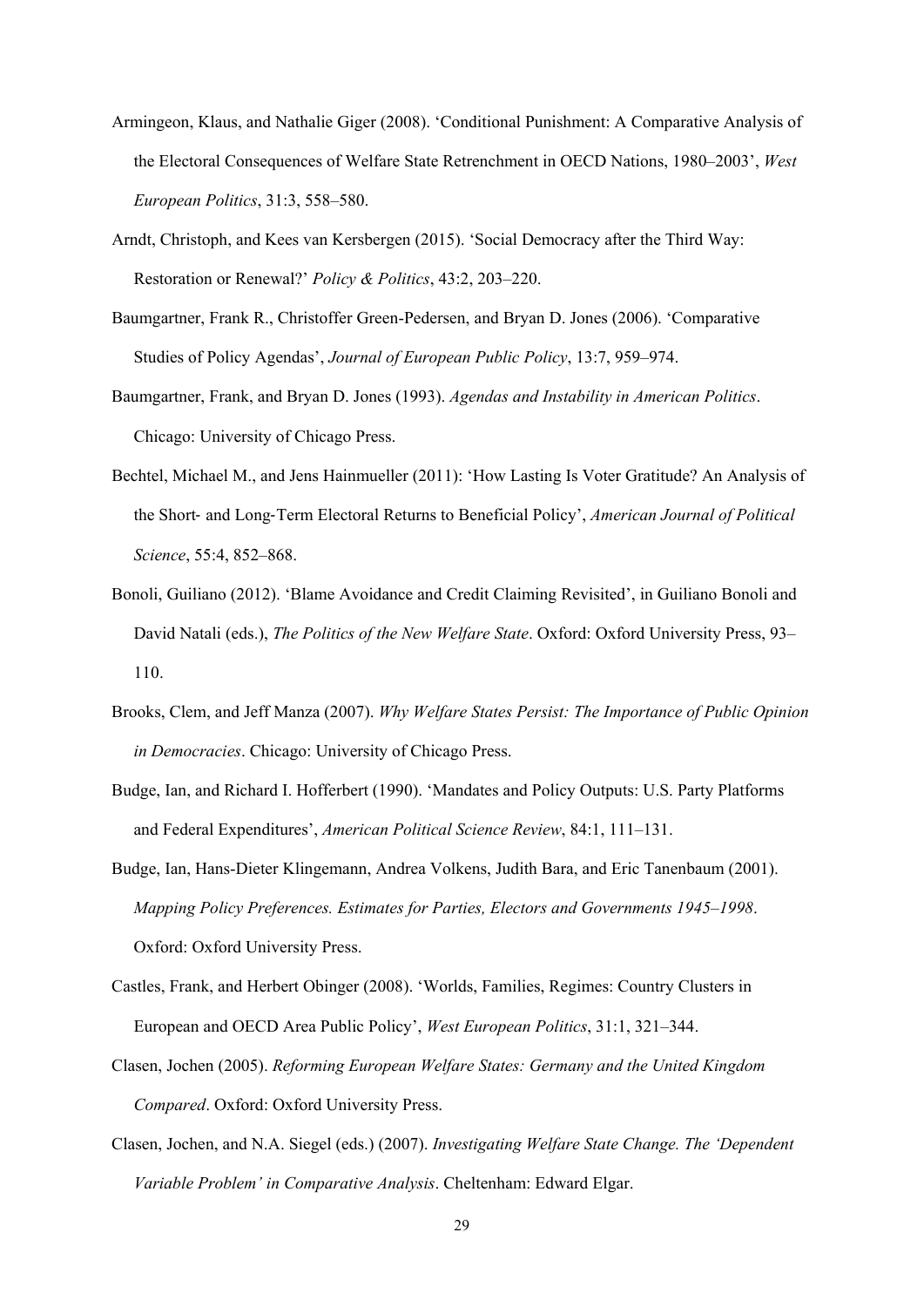- Coglianese, Cary (2009). 'The Transparency President? The Obama Administration and Open Government', *Governance*, 22:4, 529–544.
- De Haan, Jakob, and Jeroen Klomp (2013). 'Conditional Political Budget Cycles: A Review of Recent Evidence', *Public Choice*, 157: 3–4, 387–410.
- Devries, Pete, Jaime Guajardo, Daniel Leigh, and Andrea Pescatori (2011). 'A New Action-based Dataset of Fiscal Consolidation'. Washington: International Monetary Fund (WP/11/128).
- Dominguez, Casey, and Byrne Knudsen (2005). 'Is It a Honeymoon? An Empirical Investigation of the President's First Hundred Days', *Congress & the Presidency*, 32:1, 63–78.
- Döring, Holger, and Philip Manow (2018). Parliaments and Governments Database (ParlGov): Information on Parties, Elections and Cabinets in Modern Democracies. Development version. http://www.parlgov.org.
- Duval, Dominic, and François Pétry (2019). 'Time and the Fulfillment of Election Pledges', *Political Studies*, 67:1, 207–223.

Esping-Andersen, Gøsta (1990). *The Three Worlds of Welfare Capitalism*. Cambridge: Polity Press.

- Fernández, Juan J. (2012). 'Economic Crises, Population Aging and the Electoral Cycle: Explaining Pension Policy Retrenchments in 19 OECD Countries, 1981–2004', *International Journal of Comparative Sociology*, 53:2, 77–96.
- Flora, Peter (1986). *Growth to Limits: The Western European Welfare States Since World War II*. Berlin: de Gruyter.
- Gelpi, Christopher, Peter D. Feaver, and Jason Reifler (2009). *Paying the Human Costs of War: American Public Opinion and Casualties in Military Conflicts*. Princeton: Princeton University Press.
- Giger, Nathalie, and Moira Nelson (2011). 'The Electoral Consequences of Welfare State Retrenchment: Blame Avoidance or Credit Claiming in the Era of Permanent Austerity?', *European Journal of Political Research*, 50:1, 1–23.
- Giger, Nathalie, and Moira Nelson (2013). 'The Welfare State or the Economy? Preferences, Constituencies, and Strategies for Retrenchment', *European Sociological Review*, 29:5, 1083– 1094.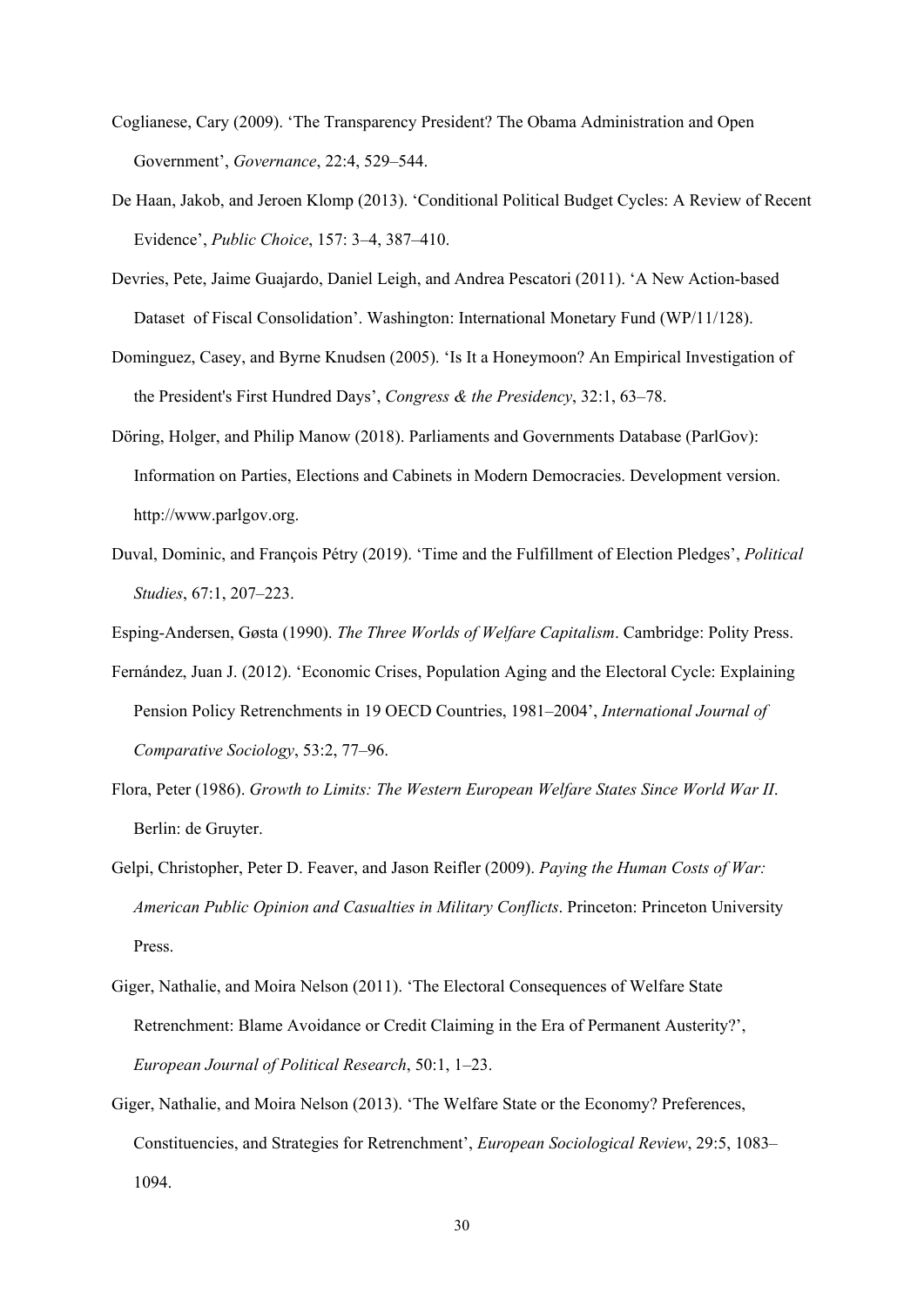- Häusermann, Silja (2010). *The Politics of Welfare State Reform in Continental Europe: Modernization in Hard Times*. Cambridge: Cambridge University Press.
- Hallerberg, Mark, and Carlos Scartascini (2017). 'Explaining Changes in Tax Burdens in Latin America: Do Politics Trump Economics?', *European Journal of Political Economy*, 48:1, 162– 179.
- Healy, Andrew, and Gabriel Lenz (2014). 'Substituting the End for the Whole: Why Voters Respond Primarily to the Election-Year Economy', *American Journal of Political Science*, 58:1, 31–47.
- Hering, Martin (2008). 'Welfare State Restructuring without Grand Coalitions: The Role of Informal Cooperation in Blame Avoidance', *German Politics*, 17:2, 165–183.
- Hetherington, Marc (2005). *Why Trust Matters. Declining Political Trust and the Demise of American Liberalism*. Princeton: Princeton University Press.
- Hinterleitner, Markus, and Fritz Sager (2015). 'Avoiding Blame A Comprehensive Framework and the Australian Home Insulation Program Fiasco', *Policy Studies Journal*, 43:1, 139–161.
- Hobolt, Sara, James Tilley, and Susan Banducci (2013). 'Clarity of Responsibility: How Government Cohesion Conditions Performance Voting', *European Journal of Political Research*, 52:2, 164– 187.
- Hofferbert, Richard I., and Ian Budge (1992). 'The Party Mandate and the Westminster Model: Election Programmes and Government Spending in Britain, 1948–85', *British Journal of Political Science*, 22:2, 151–182.
- Horn, Alexander, and Carsten Jensen (2017). 'When and Why Politicians Do Not Keep Their Welfare Promises', *European Journal of Political Research*, 56:2, 381–400.
- Hooghe, Marc (2018). 'Trust and Elections', in Eric M. Uslaner (ed.), *The Oxford Handbook of Social and Political Trust*. Oxford: Oxford University Press.
- Huber, John D. (1996). *Rationalizing Parliament: Legislative Institutions and Party Politics in France.* Cambridge: Cambridge University Press.
- Huber, Evelyne, and John D. Stephens (2001). *Development and Crisis of the Welfare State*. Chicago: Chicago University Press.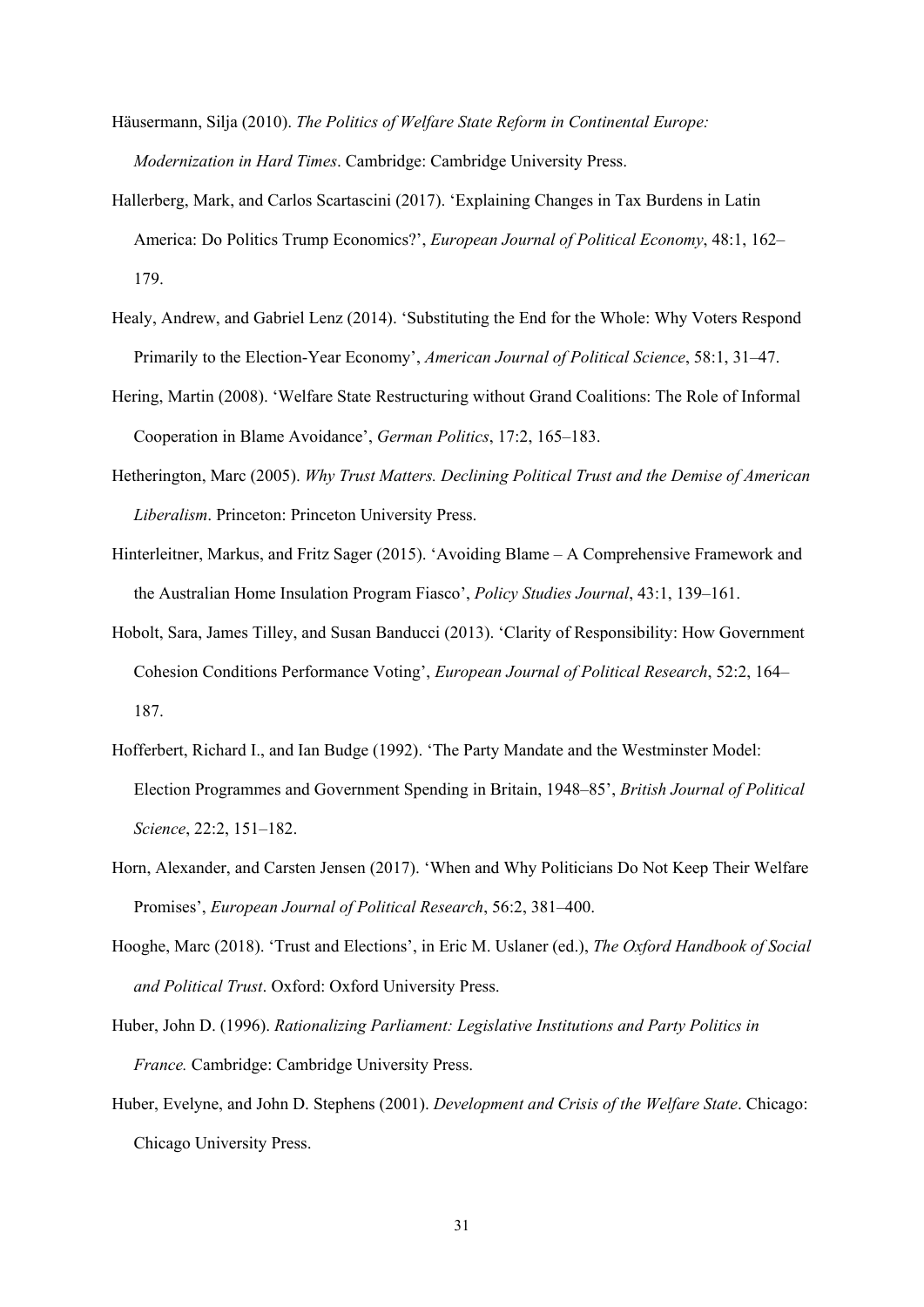- Hübscher, Evelyne (2016). 'The Politics of Fiscal Consolidation Revisited', *Journal of Public Policy*, 36:4, 573–601.
- Hübscher, Evelyne, and Thomas Sattler (2017). 'Fiscal Consolidation Under Electoral Risk', *European Journal of Political Research*, 56:1, 151–168.
- Jahn, Detlef (2010). 'The Veto Player Approach in Macro-Comparative Politics: Concepts and Measurement', in Thomas König, George Tsebelis, and Marc Debus (eds.), *Reform Processes and Policy Change. Veto Players and Decision-Making in Modern Democracies*. New York: Springer, 43–68.
- Jensen, Carsten (2014). *The Right and the Welfare State*. Oxford: Oxford University Press.
- Jensen, Carsten, Christoph Arndt, Seonghui Lee, and Georg Wenzelburger (2017). 'Policy Instruments and Welfare State Reform', *Journal of European Social Policy*, 28:2, 161–176.
- Kangas, Olli (2006). 'Finland: Labor Markets Against Politics', in Ellen Immergut, Karen M. Anderson, and Isabelle Schulze (eds.), *The Handbook of West European Pension Politics*. Oxford: Oxford University Press, 248–296.
- Klingemann, Hans-Dieter, Andrea Volkens, Judith L. Bara, Ian Budge, and Michal D. McDonald (2006). *Mapping Policy Preferences II. Estimates for Parties, Electors, and Governments in Eastern Europe, European Union, and the OECD 1990–2003*. Oxford: Oxford University Press.
- Klingemann, Hans-Dieter, Richard I. Hofferbert and Ian Budge (1994). *Parties, Policies, and Democracy*. Boulder: Westview.
- Klitgaard, Michael B., and Christian Elmelund-Præstekær (2014). 'The Partisanship of Systemic Retrenchment: Tax Policy and Welfare Reform in Denmark 1975–2008', *European Political Science Review*, 6:1, 1–19.
- König, Pascal (2016). 'Communicating Austerity Measures During Times of Crisis: A Comparative Empirical Analysis of Four Heads of Government', *British Journal of Industrial Relations*, 18:3, 538–558.
- König, Pascal, and Georg Wenzelburger (2014). 'Towards a Theory of Political Strategy in Policy Analysis', *Politics & Policy*, 42:3, 397–427.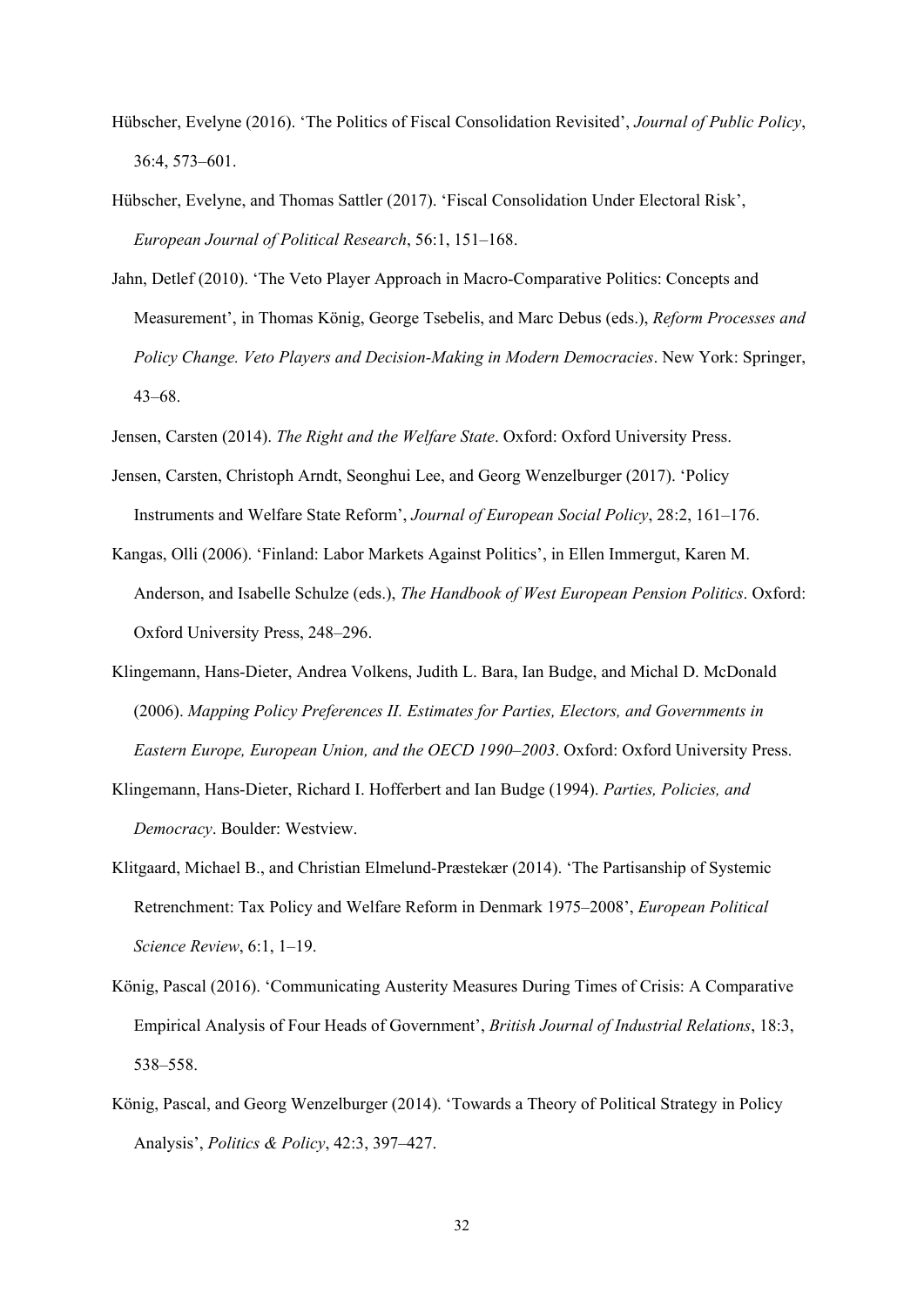- König, Pascal, and Georg Wenzelburger (2017). 'Honeymoon in the Crisis? A Comparative Analysis of The Strategic Timing of Austerity Policies and Their Effect on Government Popularity in Three Countries', *Comparative European Politics*, 16:6, 991–1015.
- Kühner, Stefan (2007). 'Country-level Comparisons of Welfare State Change Measures: Another Facet of the Dependent Variable Problem Within the Comparative Analysis of the Welfare State', *Journal of European Social Policy* 17:1, 5–18.
- Lind, Jo Thori, and Halvor Mehlum (2010). 'With or Without U? The Appropriate Test for a U Shaped Relationship', *Oxford Bulletin of Economics and Statistics*, 72:1, 109–118.
- MacKuen, Michael, Robert S. Erikson, and James A. Stimson (1992). 'Peasants or Bankers? The American Electorate and the U.S. Economy', *American Political Science Review*, 86:3, 597–611.
- Nordhaus, William D. (1975). 'The Political Business Cycle', *Review of Economic Studies*, 42:2, 169–190.
- Pierson, Paul (1994). *Dismantling the Welfare State? Reagan, Thatcher, and the Politics of Retrenchment*. Cambrigde: Cambridge University Press.
- Pierson, Paul (1996). 'The New Politics of the Welfare State', *World Politics*, 48:2, 143–179.
- Royed, Terry J., Kevin M. Leyden, and Stephen A. Borrelli (2000). 'Is 'Clarity of Responsibility' Important for Economic Voting? Revisiting Powell and Whitten's Hypothesis', *British Journal of Political Science*, 30:4, 669–698.
- Rudolph, Thomas J. (2017). 'Political Trust as a Heuristic', in Sonja Zmerli and Tom W.G. van der Meer (eds.), *Handbook on Political Trust*. Cheltenham: Edward Elgar, 197–211.
- Schedler, Andreas (1998). 'The Normative Force of Electoral Promises', *Journal of Theoretical Politics*, 10:2, 191–214.
- Schumacher, Gijs, Barbara Vis, and Kees van Kersbergen (2013). 'Political Parties' Welfare Image, Electoral Punishment and Welfare State Retrenchment', *Comparative European Politics*, 11:1, 1– 21.
- Scruggs, Lyle, Detlef Jahn and Kati Kuitto (2013). Comparative Welfare Entitlements Data Set 2, Version 2013. http://cwed2.org/.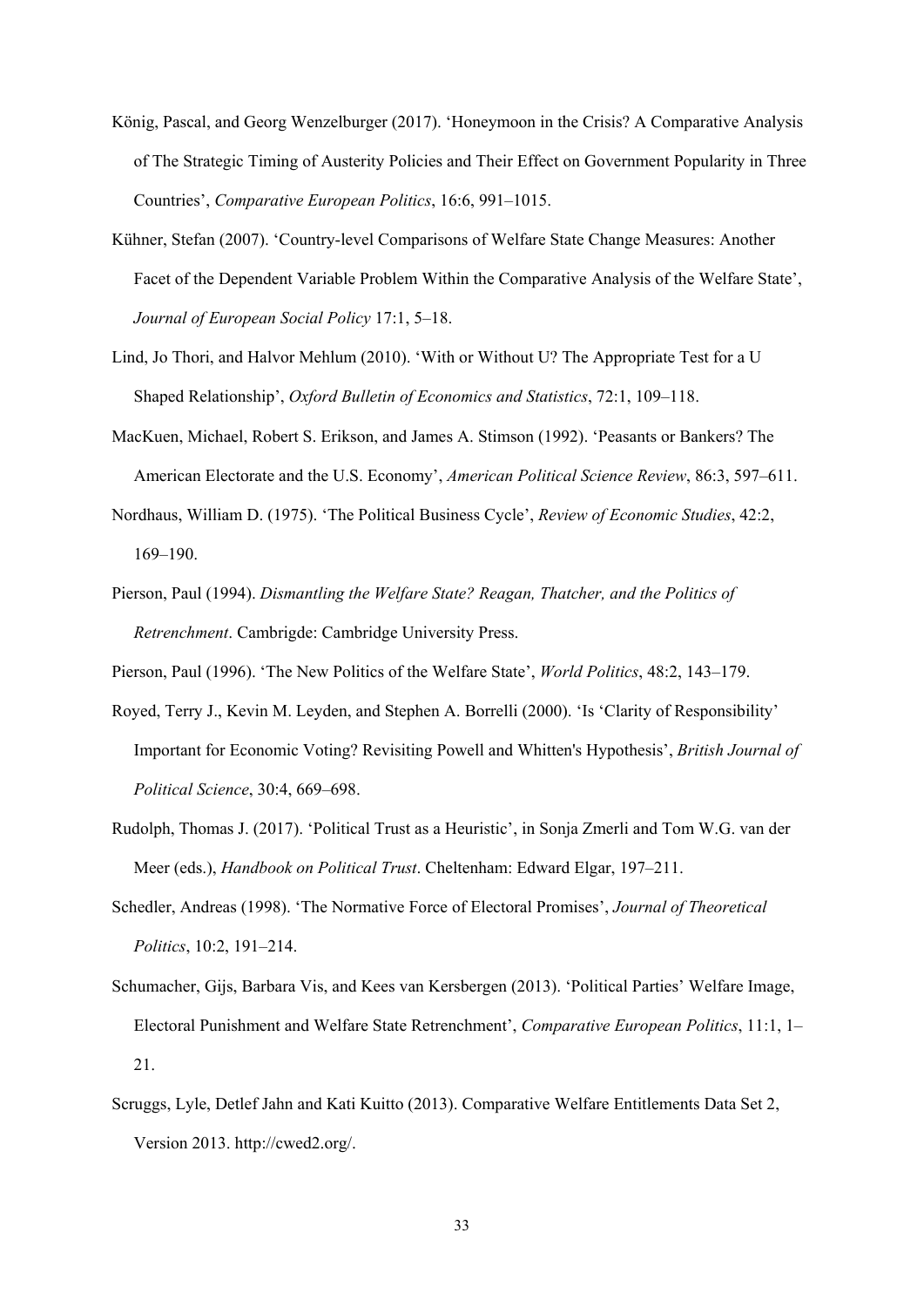- Shi, Min, and Jakob Svensson (2006). 'Political Budget Cycles: Do They Differ Across Countries and Why?' *Journal of Public Economics*, 90:8–9, 1367–1389.
- Smith, W. Rand (1990). 'Nationalizations for What? Capitalist Power and Public Enterprise in Mitterrand's France', *Politics & Society*, 18:1, 75–99.
- Strobl, Daniel, Hanna Bäck, Wolfgang C., Müller, and Mariyana Angelova (2019). 'Electoral Cycles in Government Policy Making: Strategic Timing of Austerity Reform Measures in Western Europe', *British Journal of Political Science*. Forthcoming.
- Svallfors, Stefan (2012). 'Welfare States and Welfare Attitudes', in Stefan Svallfors (ed.), *Contested Welfare States*. Stanford: Stanford University Press., 1–24.
- Tepe, Markus, and Pieter Vanhuysse (2010). 'Who Cuts Back and When? The Politics of Delays in Social Expenditure Cutbacks, 1980–2005', *West European Politics*, 33:6, 1214–1240.
- Thomson, Robert, and Rory Costello (2016). 'Governing Together in Good and Bad Economic Times: The Fulfilment of Election Pledges in Ireland', *Irish Political Studies*, 31:2, 182–203.
- Thomson, Robert, Terry Royed, Elin Naurin, Joaquín Artés, Rory Costello, Laurenz Ennser-Jedenastik, Mark Ferguson, Petia Kostadinova, Catherine Moury, François Pétry, and Katrin Praprotnik (2017*a*). 'Replication Data for: The Fulfillment of Parties' Election Pledges: A Comparative Study on the Impact of Power Sharing', Harvard Dataverse. https://doi.org/10.7910/DVN/YJUIBI.
- Thomson, Robert, Terry Royed, Elin Naurin, Joaquín Artés, Rory Costello, Laurenz Ennser‐ Jedenastik, Mark Ferguson, Petia Kostadinova, Catherine Moury, François Pétry, and Katrin Praprotnik (2017*b*). 'The Fulfillment of Parties' Election Pledges: A Comparative Study on the Impact of Power Sharing', *American Journal of Political Science*, 61:3, 527–542.
- Timonen, Virpi (2003). *Restructuring the Welfare State: Globalization and Social Policy Reform in Finland and Sweden*. Cheltenham: Edward Elgar.
- Tsebelis, George (1995). 'Decision Making in Political Systems: Veto Players in Presidentialism, Parliamentarism, Multicameralism, and Multipartyism', *British Journal of Political Science*, 25:3, 289–325.